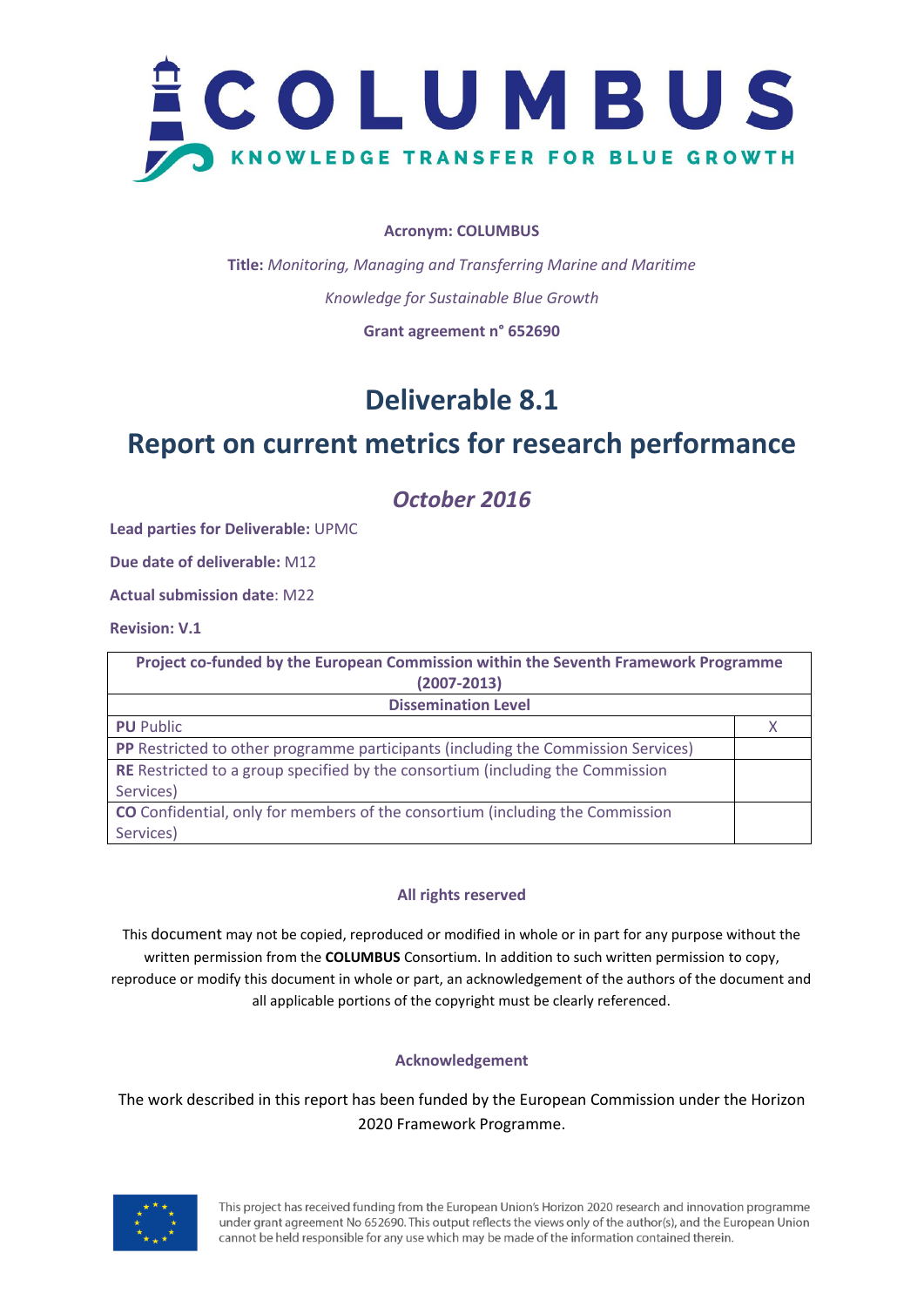

## **CONTENT**

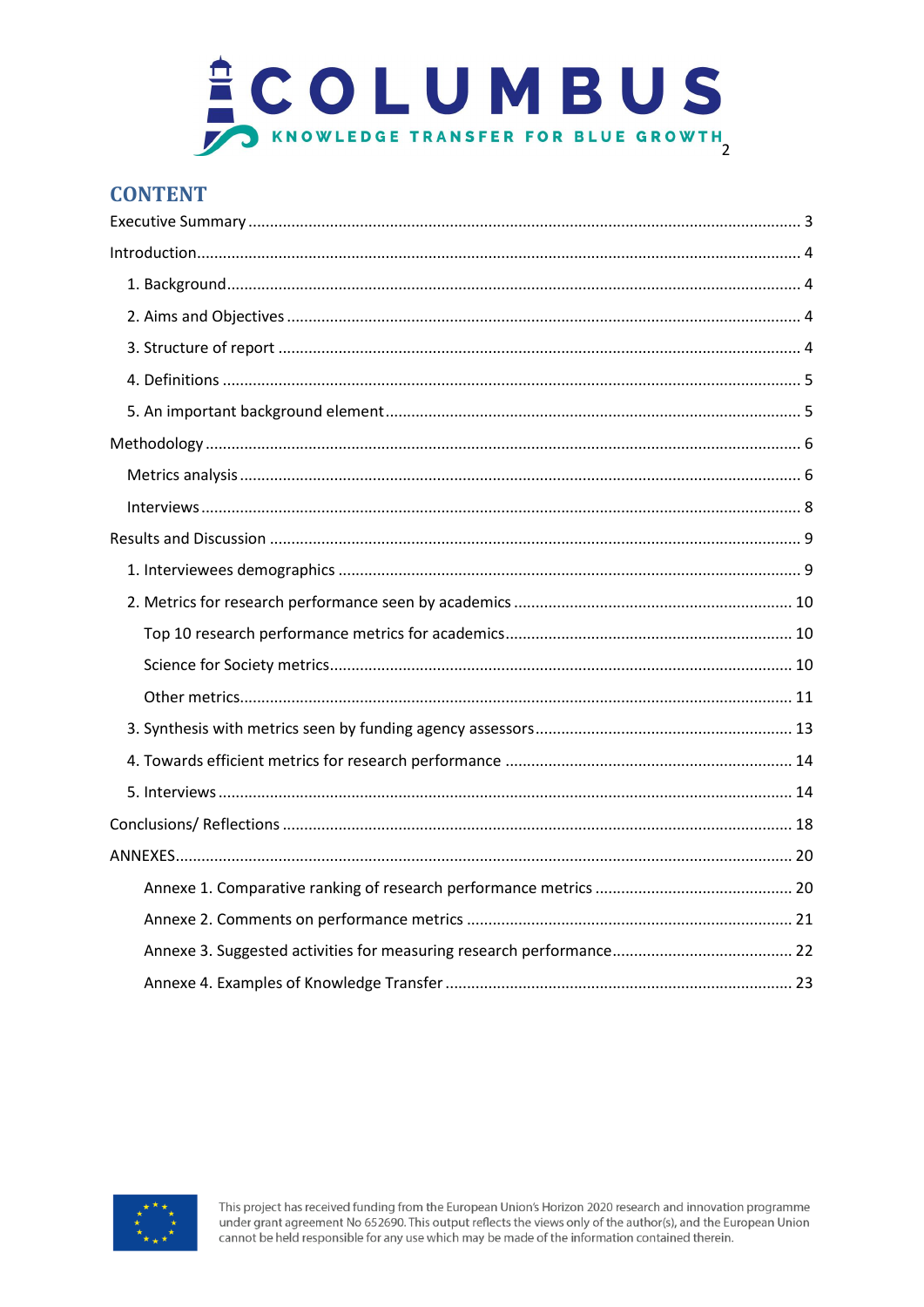## COLUMBUS KNOWLEDGE TRANSFER FOR BLUE GROWTH

## **Executive Summary**

COLUMBUS is a BG11-H2020 project, that aims to ensure that applicable knowledge generated through EU- science and technology research is accessible and effectively transferred to end-users: policy, industry, science and wider society. The project's activities are to capture, organize, assess and transfer knowledge, skills and competence from those who generate them to those who will utilize them.

The Legacy Work Package (WP8) within the COLUMBUS project aims to examine the barriers affecting efficient Knowledge Transfer (KT) and improve the research system by supporting the value creation from research investments and developing a methodology to encourage funding agencies to prioritise Knowledge Transfer systems in their funding mechanisms.

The Task 8.1 within WP8 contains a review of traditional and current metrics of success for researchers and research performing organisations to understand the current landscape. It also contains interviews of representatives from progressive organisations responding to the broader role of science in society. The identification of roles and responsibilities of researchers in carrying out KT has been explored as well as any incentives and recognition for effective KT work.

This situation reveals strong some constraints in the development of KT activities in the scientific community that is not restricted to the marine science community. As shown in the report, Researchers seem not to consider KT as a real added value for a researcher's career and according to the consultation are not seen as a priority in both research performing organisations and funding agencies and remain a useful and rewarding activity but still undervalued and thus not of main concern for researchers. There is a paradox between what is expected from researchers, in terms of outreach and KT activities, and the evaluation criteria that are applied for their professional assessment and their research projects appraisal. Re-examining research performance metrics and/or promoting the development and implementation of new jobs (and careers), dedicated to KT and popularisation of research activities and outcomes (inside research performing organisations) would be options to overcome this paradox.

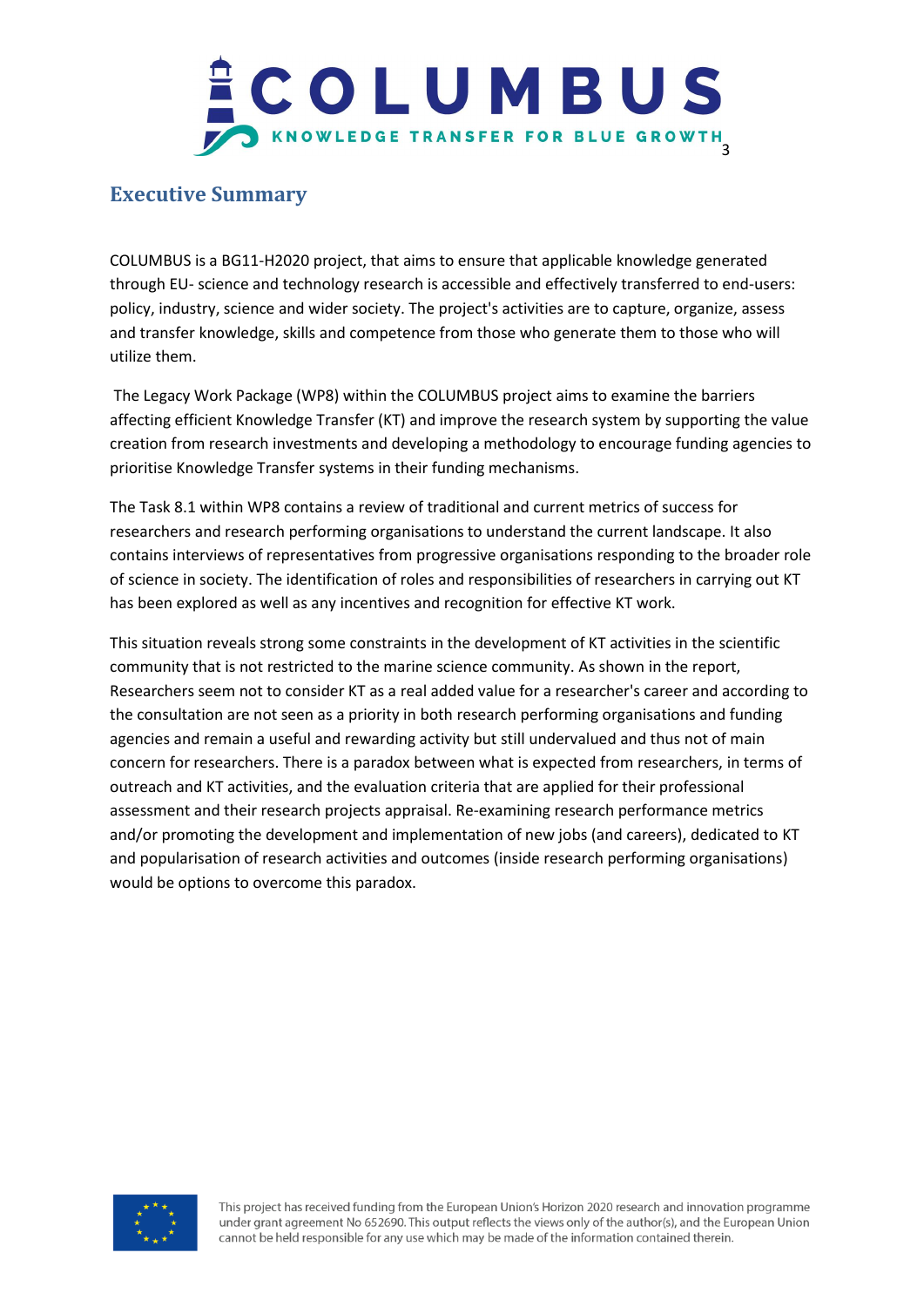

## **Introduction**

## **1. Background**

Europe is lagging behind other continents in its ability to convert research knowledge into innovation and growth. At the same time, the research community is seen as a potential enabling community to achieve Europe 2020<sup>1</sup>. COLUMBUS ensures measurable value creation from research investments contributing to the long term European Strategy for Blue Growth<sup>2</sup> to support long term economic growth in the marine and maritime sectors

To achieve measurable benefits, COLUMBUS believes the research system needs to be examined to identify potential improvements and efficiencies that would allow it to respond to the demand set by the policy makers. Additionally, researchers and funding agencies alike need the tools and resources to effectively improve their ability to carry out Responsible Research and Innovation.

The Legacy Work Package (WP8) within the COLUMBUS project is tasked to examine the barriers affecting efficient KT and improve the value creation from research investments and developing a methodology to encourage funding agencies to prioritise Knowledge Transfer systems in their funding mechanisms.

## **2. Aims and Objectives**

The goals of Task 8.1 within WP8 are to review traditional and current metrics of success for researchers and research performing organisations, to understand the current landscape and to identify case studies of progressive organisations responding to the broader role of science in society. Identification of roles and responsibilities of researchers and support staff in carrying out KT will be explored as well as any incentives and recognition for effective KT work.

## **3. Structure of report**

The first section, Introduction, includes the principal aims of this report, as well as definitions of a few terms that will be used throughout.

Section Methodology will provide the set of procedures of consultation activities used to collect information for analysis.

Section Results and Discussion, will provide the main results, supporting graphs and main discussion. This section is separated into five subtopics: the first will showcase demographics of the participants contacted by email; then subtopics 2 and 3 will include comparative analysis between the two types of participants. The subtopic 4 will show participants' suggestions of metrics that not appeared in the

<sup>&</sup>lt;sup>2</sup> http://ec.europa.eu/maritimeaffairs/policy/blue\_growth/index\_en.htm



1

<sup>1</sup> http://ec.europa.eu/europe2020/europe-2020-in-a-nutshell/priorities/index\_en.htm

This project has received funding from the European Union's Horizon 2020 research and innovation programme under grant agreement No 652690. This output reflects the views only of the author(s), and the European Union cannot be held responsible for any use which may be made of the information contained therein.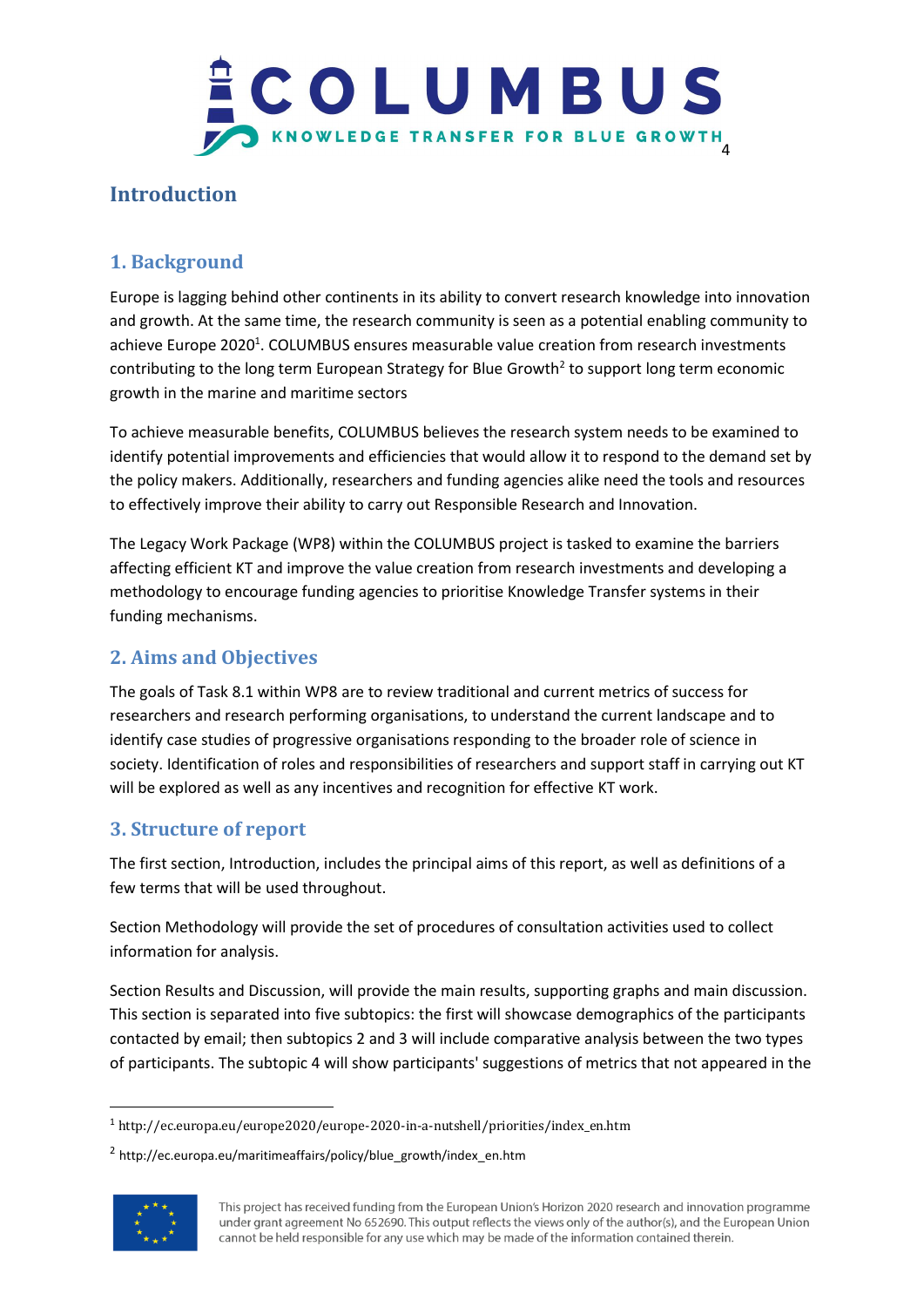

questionnaire and finally in 5, there will be portrait interviews of people performing knowledge transfer.

Conclusion and reflections will provide the main conclusions drawn from the entire analysis and will discuss possible solutions to enhance research assessment and better promotion of knowledge transfer activities.

Last section, the Annex, will provide raw answers of participants to the open questions.

## **4. Definitions**

## **Knowledge Transfer (KT), according to COLUMBUS**

A term used to describe the overall process of moving knowledge from its source(s) to potential user(s) of knowledge which results in eventual impact. KT consists of a range of activities which aim to capture, organise, assess and transmit knowledge, skills and competence from those who generate them to those who will utilise them, the end user.

## **Knowledge Transfer, according to the University of Cambridge**

A term used to encompass a very broad range of activities to support mutually beneficial collaborations between universities, businesses and the public sector.

## **Knowledge Transfer (between research institutions and industry) according to the European Commission<sup>3</sup>**

KT involves the processes for capturing, collecting and sharing explicit and tacit knowledge, including skills and competence. It includes both commercial and non-commercial activities such as research collaborations, consultancy, licensing, spin-off creation, researcher mobility, publication, etc. While the emphasis is on scientific and technological knowledge other forms such as technology-enabled business processes are also concerned.

## **H-index**

An author-level metric that attempts to measure both the productivity and citation impact of the publications of a scientist or scholar. The index is based on the set of the scientist's most cited papers and the number of citations that they have received in other publications.

## **5. An important background element**

In 2007, DG Research of the European Commission established an Expert Group for "Knowledge Transfer Metrics" to improve coherence and convergence between existing surveys of knowledge transfer from public research organisations (PROs) to business and other sectors in society. The outcomes of the Expert Group were i) the identification and review of existing indicators used by national and international KT surveys, ii) the development of a set of strategic orientations regarding the directions in which the European knowledge transfer benchmarking systems should be

**<sup>.</sup>** <sup>3</sup> http://ec.europa.eu/invest-in-research/pdf/download\_en/knowledge\_transfe\_07.pdf



This project has received funding from the European Union's Horizon 2020 research and innovation programme under grant agreement No 652690. This output reflects the views only of the author(s), and the European Union cannot be held responsible for any use which may be made of the information contained therein.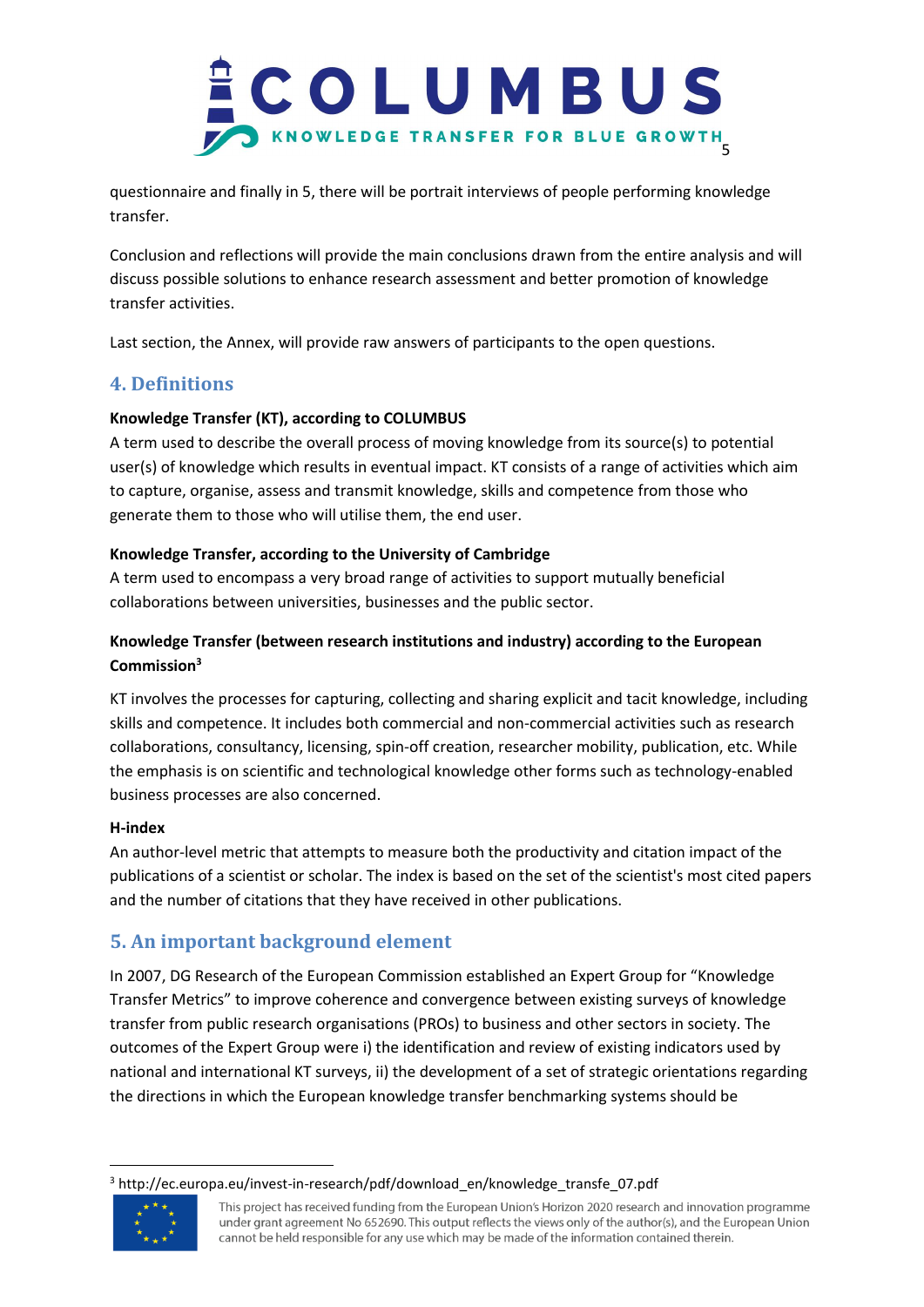

encouraged and, iii) plans for concrete operational arrangements, regarding actions to be undertaken to promote and facilitate cooperation between the various data collection activities.

The Expert Group produced in 2009 a comprehensive report<sup>4</sup> entitled "Metrics for Knowledge Transfer from Public Research Organisations in Europe" that comprises surveys of KT across European countries, comparison between various KTO surveys and recommendations and guidelines related to KT core indicators.

In order not to overlap with such a broad analysis that took about 2 years and involved more than 12 experts, we focused our study on the perception of current metrics of success by researchers and research performing organisations. We completed the study by testimonies of professionals involved in KT either as part of their academic activities or in full-time.

## **Methodology**

The methodology of Task 8.1 was carried out in two ways:

- Email interviews
- Selected one-to-one interviews

## **Metrics analysis**

Scientists are often requested for completing questionnaires and surveys of all sorts and therefore potentially reluctant to answer. Our strategy here was thus not to carry out an exhaustive and statistical analysis but rather to target relevant people in research performing organisations from different European countries in order to get a general perception of the recognition of KT activities in marine scientists' career. These people have been previously contacted and asked for consent. We thought it was also appropriate to probe research funding agencies to estimate the added value of researchers' KT activities when applying for project funding. The objective here was to see whether significant discrepancies exist between the two sectors.

Based on our professional networks in marine science, researchers and funding agency assessors were identified in order to represent a wide range of European countries (France, Norway, Germany, Ireland, Portugal, Sweden, UK, Italy, Denmark, Netherlands and Poland), institutions, career advancement and male-female parity.

Researchers were personally contacted by email on the 17 May 2016, and research assessors in funding agencies on 19 July 2016.

The academics were asked for specific information:

- Position (junior, senior)
- Mission (research, teaching, outreach/communication)
- Type of organisation (university, industry, research institution)

<sup>4</sup> http://ec.europa.eu/invest-in-research/pdf/download\_en/knowledge\_transfer\_web.pdf



**.** 

This project has received funding from the European Union's Horizon 2020 research and innovation programme under grant agreement No 652690. This output reflects the views only of the author(s), and the European Union cannot be held responsible for any use which may be made of the information contained therein.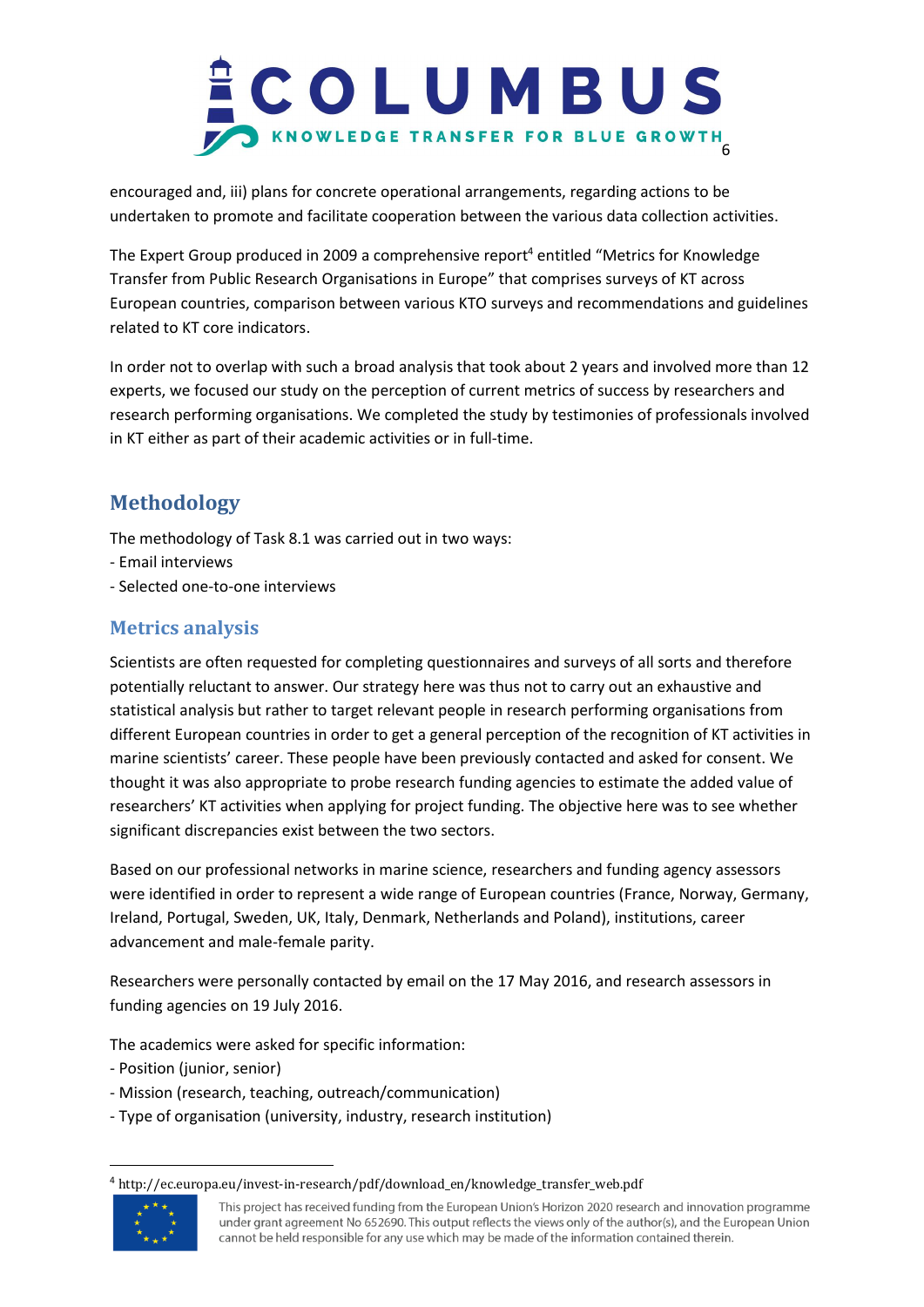

- Country of work
- Gender

The assessors were asked for:

- Their institution
- Country of work
- Gender

They all had to rate a list of metrics currently used to evaluate research performance, according to their own experience. The rating was on a scale from 1 to 5:

- 1 being very important
- 2 important
- 3 no opinion
- 4 not important
- 5 not important at all

These metrics were related to scientific production and relations with society, industry and policy. They could add additional metrics to the list and were also asked to give examples of knowledge transfers and their opinion on current research performance metrics.

The items to rate were the following:

## **Scientific Production**

1. Publication in a peer-reviewed International or National Journal, listed in international databases (PubMed, ISI Web of knowledge)

2. Publication in a peer-reviewed International or National Journal, NOT listed in international databases

- 3. Publication in a NON peer-reviewed Journal
- 4. Publication of a patent
- 5. Invitation to be a speaker in an International or National congress
- 6. Oral communication with proceedings in an International or National congress
- 7. Oral communication WITHOUT proceedings in a national or international congress
- 8. Poster in a national or international congress
- 9. Editor of a book or journal
- 10. Author of a book or a book chapter
- 11. Other publications (translations, position papers,…)
- 12. Other scientific productions (database, software, exhibition catalog, project report,…)
- 13. H-index

## **Teaching & supervision**

- 14. Number of master and/or PhD student supervised
- 15. Number of teaching hours of undergraduate students
- 16. Number of teaching hours of graduate students
- 17. (Other)

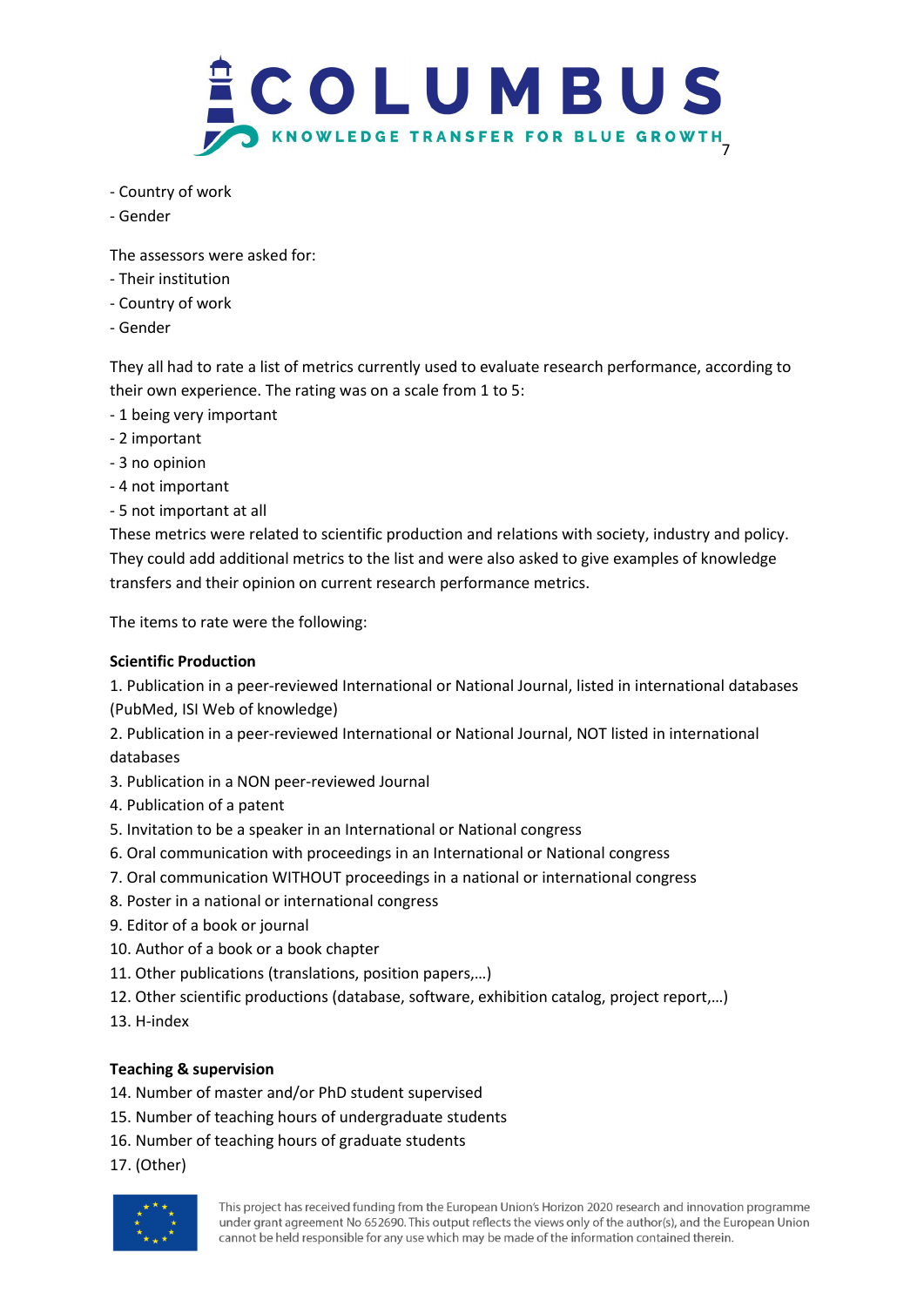

#### **Research & development contracts**

- 18. Involvement in National projects
- 19. Involvement in European Commission projects (FP7, H2020, etc.)
- 20. Involvement in International Projects (human frontier, bilateral projects)
- 21. (Other)

#### **Science for Society**

- 22. Participation to workshops for school students or in popularization events
- 23. Oral presentations in popularisation conferences (TED talks, université du temps libre)
- 24. Participation to science for society exhibitions (Science Fest, Sea festivals, Biodiversity day, Lab Open doors day,…)
- 25. Author of an article for a popularization magazine (NewScientist, Biofutur, Science news)
- 26. Interview for TV or radio shows

27. (Other)

#### **Science and Industry**

- 28. Number of partnerships or subcontracting with industry
- 29. Number of co-supervised PhD students with industrial partners
- 30. Number of maturation funding projects you've been involved in
- 31. Number of hours of lectures in trainings or workshops for industry audiences
- 32. (Other)

## **Science for Policy**

- 33. Development/contribution to Position or white papers
- 34. Involvement in Science to Policy interfaces
- 35. Involvement in Science to Policy events
- 36. (Other)

## **Interviews**

In order to provide case studies of Knowledge Transfer, interviews were conducted by Skype teleconferences and in person. The following questions were asked to a selection of professionals who perform important Knowledge Transfer activities:

- What is your definition of KT?
- Please describe your KT activities
- What kind of audience where you targeting?
- How much time do you spend on KT activities?
- What was the impact of your KT activities for the concerned field? On your career?

- What do you think of the current need for justifying the money spent for research and the race for publication?

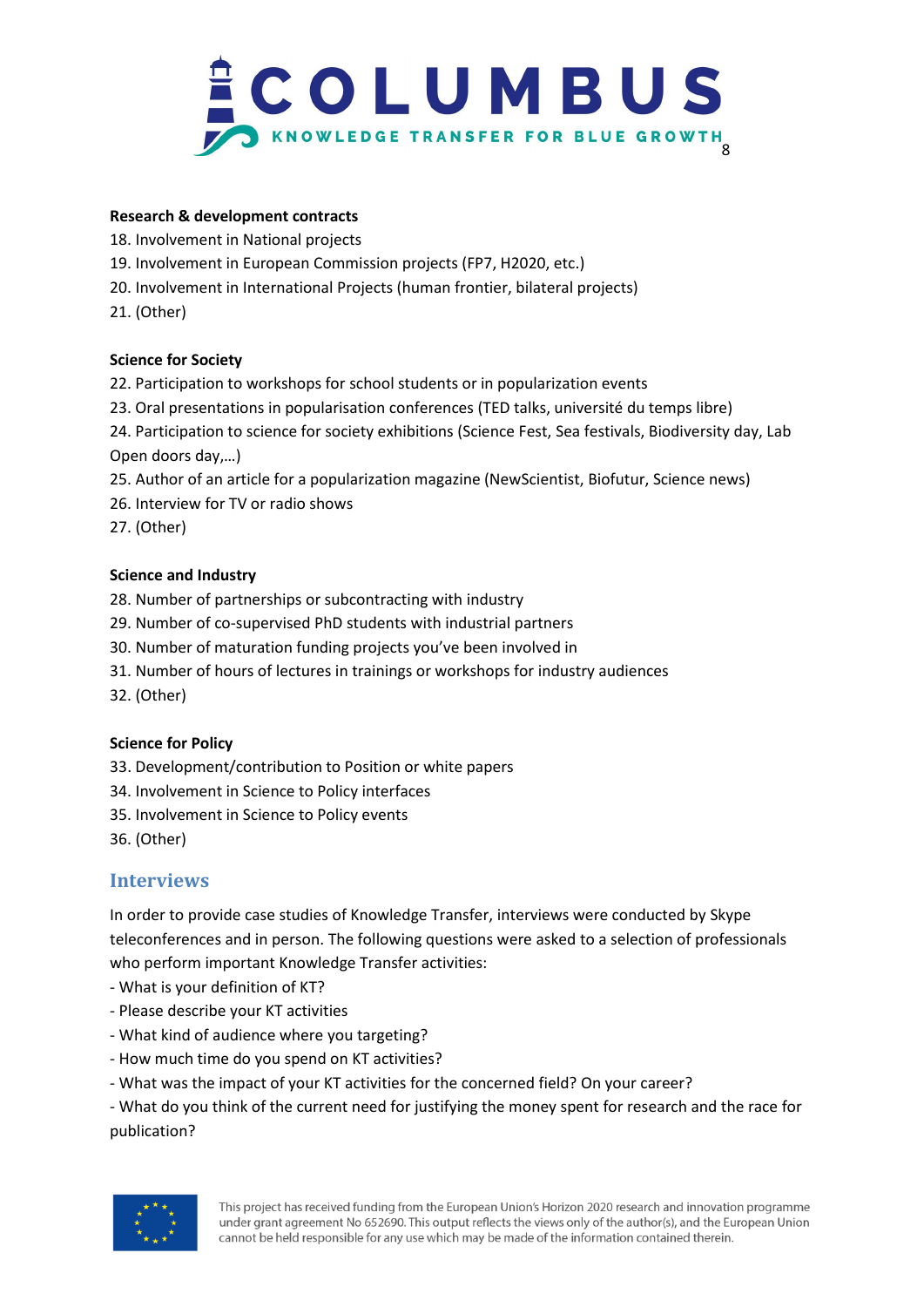

## **Results and Discussion**

## **1. Interviewees demographics**



**Figure 1. Distribution of participants to the Task 8.1 Interview by type of mission. Nearly three quarters only performed research activities. TT: technology transfer, KT: knowledge transfer.**

The aim of the questionnaire was not a statistical study but a more focused approach with selected people where it was possible to compare between countries or genders.

A panel of 17 academics were contacted, amongst them 13 answered to the email interviews: 7 of them were women, 6 were men. It was also sent to a selection of 16 research assessors in funding agencies. Nine of them answered: 4 women and 5 men.

Most of the academic participants (see Figure 1) were having research activities, of which two had additional activities: technology transfer for one, teaching and outreach for the other. Two academic participants did not perform any research, instead one was performing academic liaison and business development activities, the other one was doing outreach, research management and KT.

The academic participants were mostly performing their activities in research institutions (Figure 2), however their place of work was not linked to their main occupation.

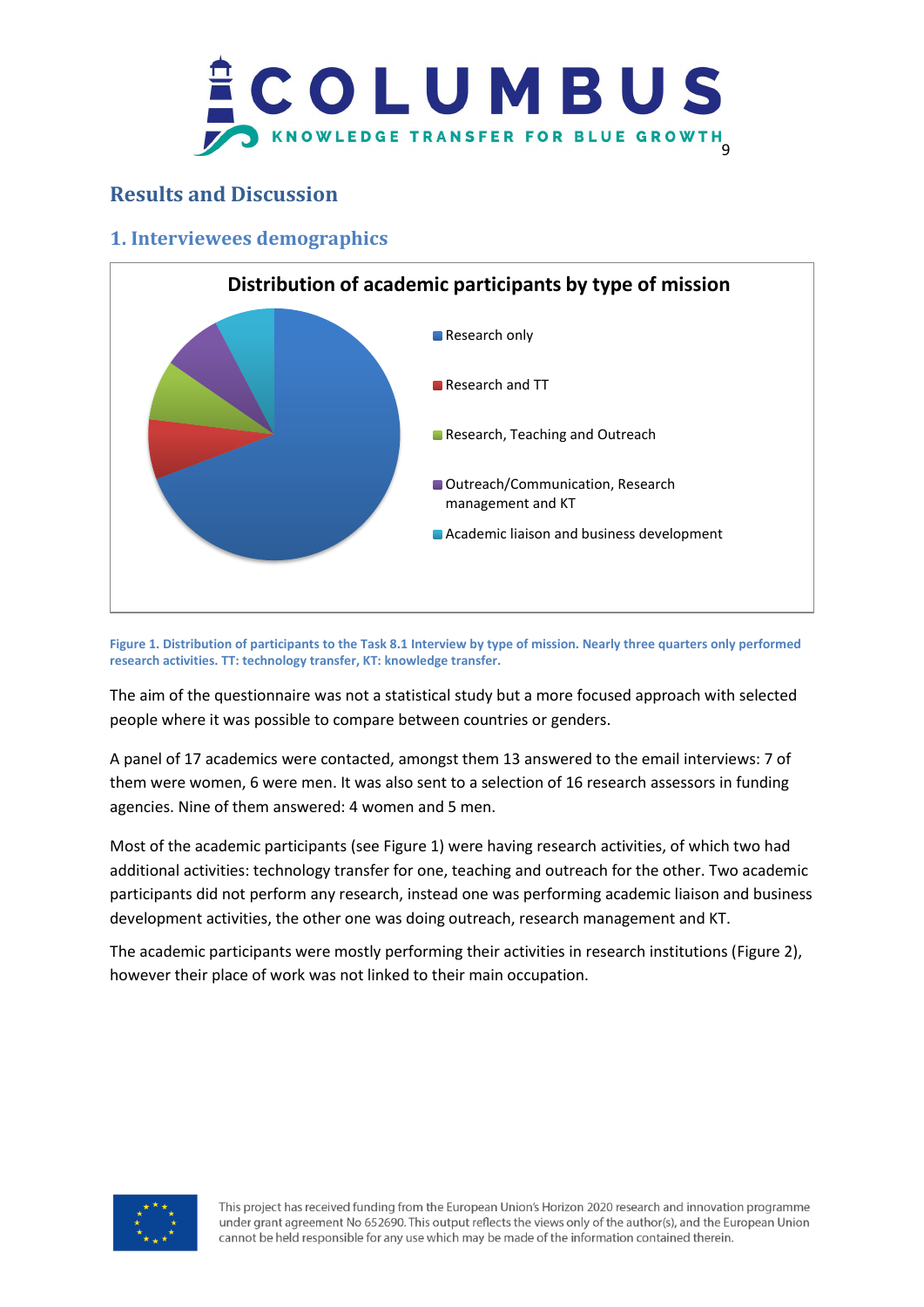



**Figure 2. Distribution of participants to the Task 8.1 Interview by type of institution. More than two thirds work in a research institution.**

## **2. Metrics for research performance seen by academics**

Research performance of individual scientist is assessed mainly on publication and patents whereas success of RPOs depends on its international ranking (Universities) and different factors.

## **Top 10 research performance metrics for academics**

Table 1 represents research performance metrics ranked according to interviewees, in order from the most important to the least important. The key scientific production appeared to be the **publication in a peer-reviewed journal**, listed in international databases, such as PubMed or ISI Web of Knowledge. This was true for all people who performed research, with or without additional activities such as teaching, technology transfer and outreach or communication. It was only considered of low importance for people involved in academic liaison and business development activities.

This top criterion was closely followed by the **involvement in research and development contracts**, such as European, international or national projects.

For other Science related metrics, in the top 10 metrics, there was also the number of congressinvited speaker (5th position) and H-index (9th position).

**Supervision of students** was also important or very important for 70% of the participants (all performing research as main activity).

The Science for Policy category was considered important, as 2 out of 3 metrics were in the top 10: contribution to position or white papers and involvement in science-policy interfaces.

## **Science for Society metrics**

Most of the participants had rather a neutral opinion about **science for society activities** and only a third saw it as important for their career, those were participants from Southern European countries

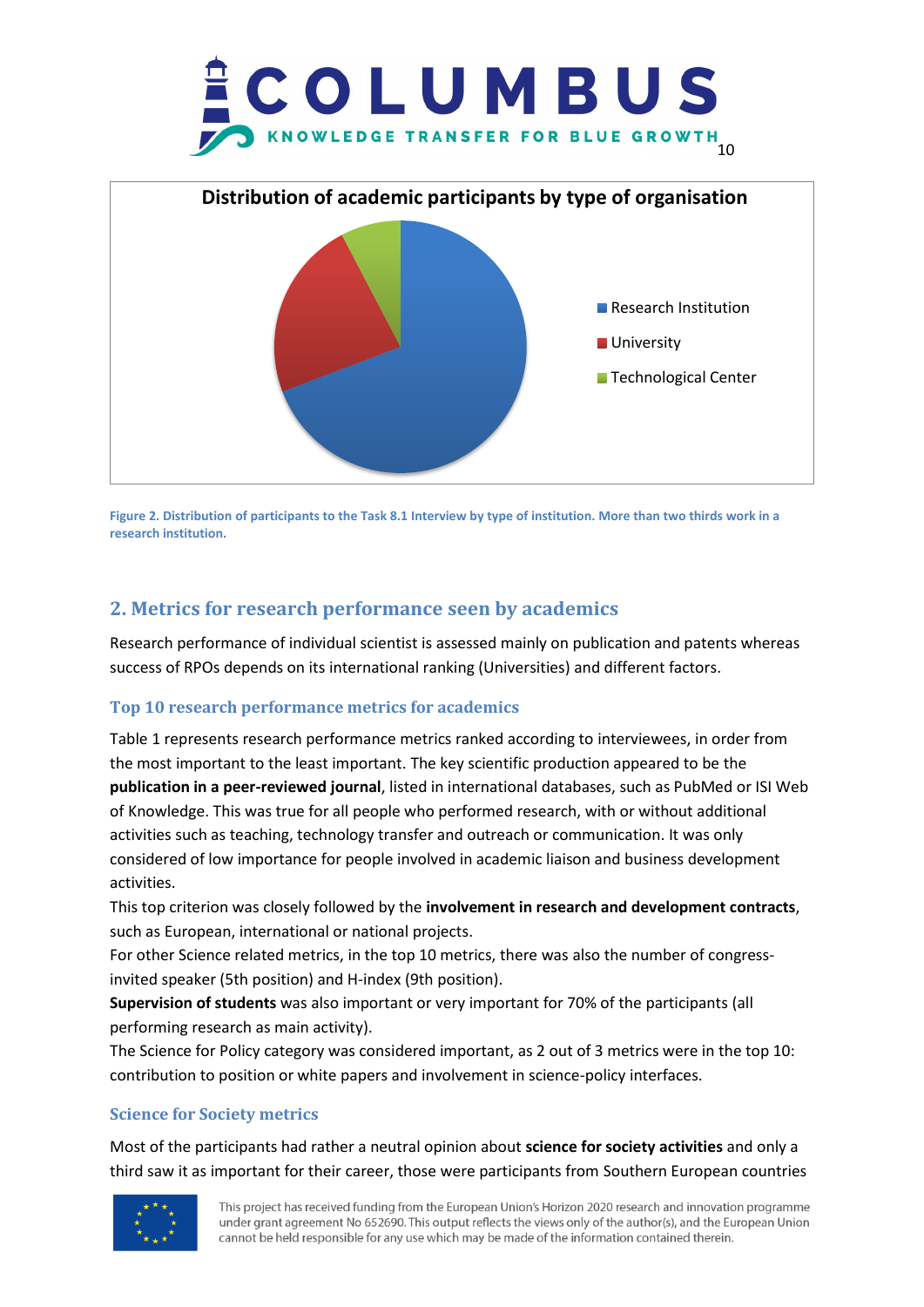

(France, Italy, Spain and Portugal).

Participation to popularization **events** was generally seen as not important at all.

#### **Other metrics**

**Teaching** seemed less important, but was still seen as positive in the case of graduate students. However, for the one participant not performing research, **teaching or supervision** was considered not important at all.

Interestingly, no evident opinion was expressed for the **publication of a patent**. When looking in detail in the results, half of the academics considered it as rather important and the other half not important.

Finally, publications in non-peer-reviewed journals were ranked very low, none of the participants considered that it has any value in a CV.

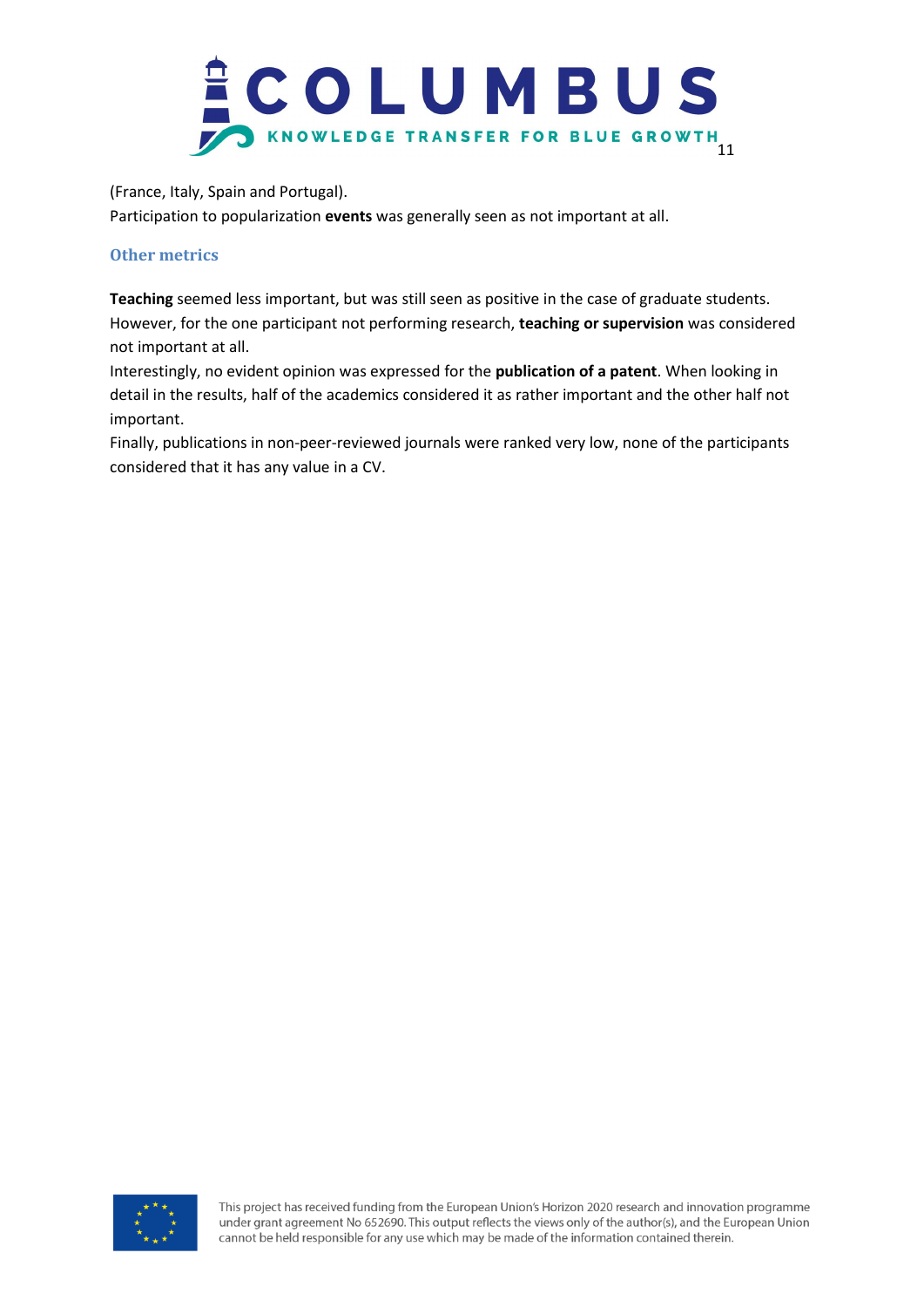

**Table 1. Average ranking of research performance metrics for academics.** 

**Av Sr: average score, 1 is most important, 5 is not important at all.**

**Sc: scientific production, RD: research and development contracts, T: teaching and supervision, P: science for policy, So: science for society, I: science for industry.**

|                  | <b>Research Performance metrics</b>                                        | Av Sr | Category                     |
|------------------|----------------------------------------------------------------------------|-------|------------------------------|
| 1                | 01. Publication in a peer-reviewed Journal, listed in international db     | 1.3   | Sc                           |
| $\overline{2}$   | 19. Involvement in European Commission funded projects                     | 1.3   | <b>RD</b>                    |
| 3                | 20. Involvement in International projects                                  | 1.5   | <b>RD</b>                    |
| 4                | 18. Involvement in National projects                                       | 1.6   | <b>RD</b>                    |
| 5                | 05. Invited speaker in a national or international congress                | 1.8   | $\operatorname{\mathsf{Sc}}$ |
| 6                | 14. Supervision of master and/or PhD students                              | 1.8   | $\mathsf T$                  |
| 7                | 33. Development/contribution to Position or white papers                   | 1.9   | P                            |
| 8                | 28. Partnerships or subcontracting with industry                           | 2.0   |                              |
| 9                | 13. H-index                                                                | 2.1   | Sc                           |
| 10               | 34. Involvement in Science to Policy interfaces                            | 2.1   | P                            |
| 11               | 06. Oral communication in a congress with proceedings                      | 2.2   | Sc                           |
| 12 <sup>°</sup>  | 09. Editor of a book or journal                                            | 2.4   | Sc                           |
| 13               | 31. Participation in lectures or workshops for industry audiences          | 2.4   |                              |
| 14               | 30. Participation in maturation funding projects                           | 2.5   |                              |
| 15 <sub>15</sub> | 07. Oral communication in a congress WITHOUT proceedings                   | 2.5   | Sc                           |
| 16               | 16. Teaching of graduate students                                          | 2.6   | T                            |
| 17               | 25. Author of an article for a popularization magazine                     | 2.6   | So                           |
| 18 <sup>1</sup>  | 35. Involvement in Science to Policy events                                | 2.6   | P                            |
| 19               | 10. Author of a book or a book chapter                                     | 2.7   | Sc                           |
| 20               | 29. Co-supervision of PhD students with industrial partners                | 2.7   |                              |
| 21               | 12. Other scientific productions                                           | 2.8   | Sc                           |
| 22               | 26. Interview for a TV or Radio show                                       | 2.8   | So                           |
| 23               | 11. Other publications (translations, positions papers, )                  | 2.9   | Sc                           |
| 24               | 15. Teaching of undergraduate students                                     | 3.0   | T.                           |
| 25               | 22. Organisation/participation in popularisation events                    | 3.0   | So                           |
| 26               | 23. Oral presentations in popularisation conferences                       | 3.0   | So                           |
| 27               | 04. Publication of a patent                                                | 3.2   | Sc                           |
| 28               | 24. Participation in science for society events                            | 3.2   | So                           |
| 29               | 08. Poster in a national or international congress                         | 3.4   | Sc                           |
| 30               | 02. Publication in a peer-reviewed Journal, NOT listed in international db | 3.5   | Sc                           |
| 31               | 03. Publication in a NON peer-reviewed Journal                             | 4.5   | Sc                           |

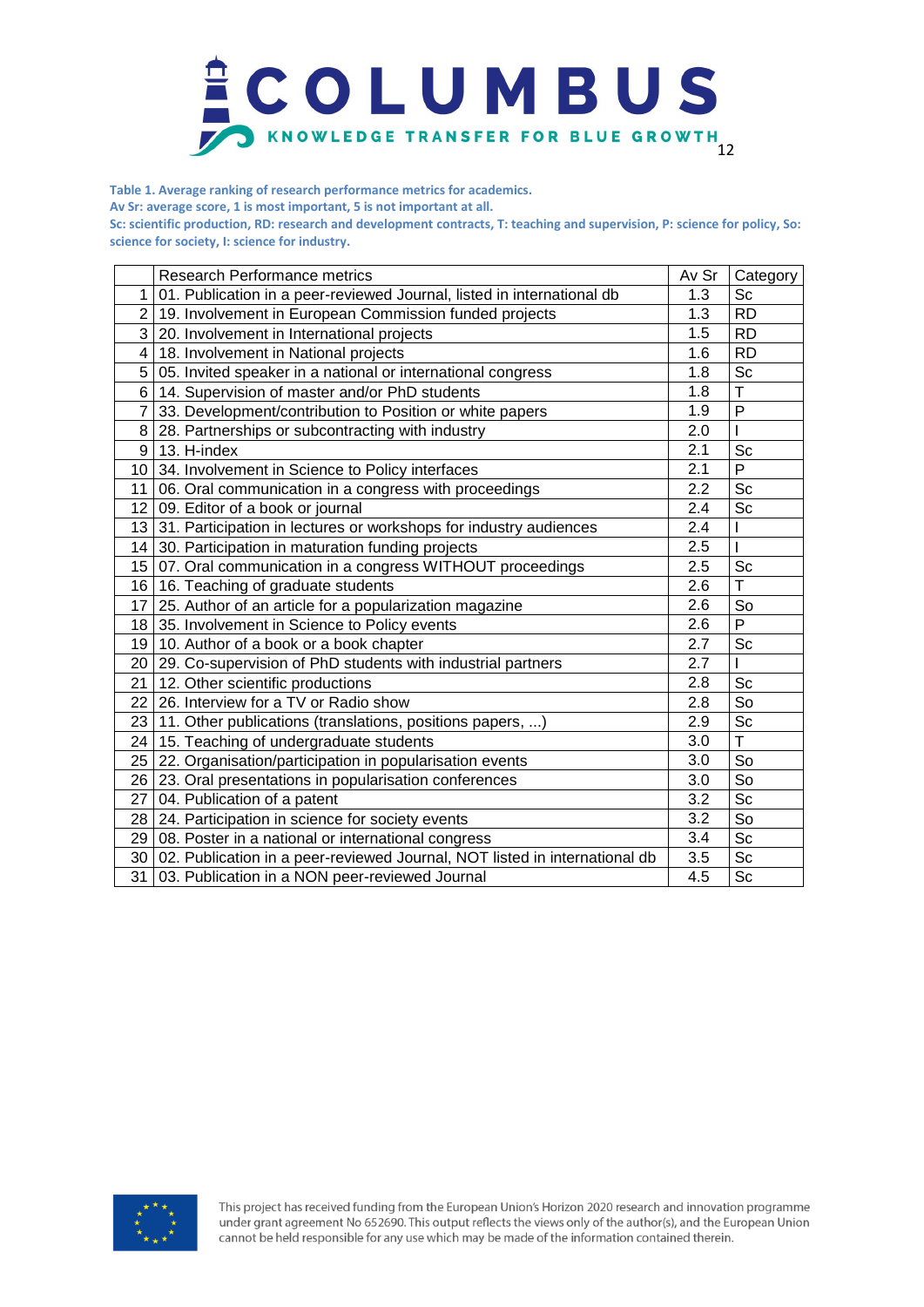

## **3. Synthesis with metrics seen by funding agency assessors**

**Table 2. Average ranking of research performance metrics for funding agency assessors. Av Sr: average score, 1 is most important, 5 is not important at all.**

**Sc: scientific production, RD: research and development contracts, T: teaching and supervision, P: science for policy, So: science for society, I: science for industry.**

|                 | Research Performance metrics                                               | Av Sr         | Category     |
|-----------------|----------------------------------------------------------------------------|---------------|--------------|
| 1               | 01. Publication in a peer-reviewed Journal, listed in international db     | 1.3           | Sc           |
| $\overline{2}$  | 18. Involvement in National projects                                       |               | $1.4$ RD     |
| 3               | 19. Involvement in European Commission funded projects                     |               | $1.6$ RD     |
| 4               | 14. Supervision of master and/or PhD students                              | 1.6           | $\mathsf T$  |
| 5               | 20. Involvement in International projects                                  | 1.7           | <b>RD</b>    |
| 6               | 10. Author of a book or a book chapter                                     | 1.7           | Sc           |
| 7               | 28. Partnerships or subcontracting with industry                           | 1.8           |              |
| 8               | 33. Development/contribution to Position or white papers                   | $1.9$ P       |              |
| 9               | 16. Teaching of graduate students                                          | $1.9$ T       |              |
| 10              | 05. Invited speaker in a national or international congress                | 1.9           | <b>Sc</b>    |
| 11              | 29. Co-supervision of PhD students with industrial partners                | 2.0           |              |
| 12 <sub>1</sub> | 34. Involvement in Science to Policy interfaces                            | 2.1           | P            |
| 13 <sub>l</sub> | 25. Author of an article for a popularisation magazine                     | 2.1           | So           |
| 14 <sub>1</sub> | 09. Editor of a book or journal                                            | 2.1           | Sc           |
| 15 <sub>l</sub> | 04. Publication of a patent                                                | 2.1           | Sc           |
| 16              | 30. Participation in maturation funding projects                           | 2.2           |              |
| 17              | 02. Publication in a peer-reviewed Journal, NOT listed in international db | 2.3           | Sc           |
|                 | 18 31. Participation in lectures or workshops for industry audiences       | 2.4           |              |
|                 | 19 06. Oral communication in a congress with proceedings                   | $2.4^{\circ}$ | Sc           |
|                 | 20   15. Teaching of undergraduate students                                | 2.6           | $\mathsf{T}$ |
| 21              | 11. Other publications (translations, positions papers, )                  | $2.6$ Sc      |              |
| 22              | 35. Involvement in Science to Policy events                                | 2.7           | $\mathsf{P}$ |
| 23 <sup>1</sup> | 22. Organisation/participation in popularisation events                    | 2.7           | So           |
| 24              | 23. Oral presentations in popularisation conferences                       | 2.8           | So           |
| 25              | 13. H-index                                                                | 2.8           | Sc           |
| 26 <sub>1</sub> | 26. Interview for a TV or Radio show                                       | 2.9           | So           |
| 27              | 24. Participation in science for society events                            | 2.9           | So           |
| 28 <sub>1</sub> | 12. Other scientific productions                                           | 2.9           | Sc           |
| 29 <sub>1</sub> | 08. Poster in a national or international congress                         | $3.0$ Sc      |              |
| 30 <sup>1</sup> | 07. Oral communication in a congress WITHOUT proceedings                   | 3.0           | Sc           |
| 31              | 03. Publication in a NON peer-reviewed Journal                             | $3.9$ Sc      |              |

In general, academic participants and funding agency assessors had a similar ranking of metrics for research performance (see Annexe 1), and there was no obvious difference between the country of participants, their experience, nor their gender.

They all agreed that the most important metric was the **publication in a peer-reviewed journal**, listed in international databases, such as PubMed or ISI Web of Knowledge. They also agreed on the major value of the **involvement in European, international and national projects**.

The same neutral opinion was expressed for: science for society items, poster communications, other scientific publications (position papers, translations) or other scientific productions (softwares, databases, reports).

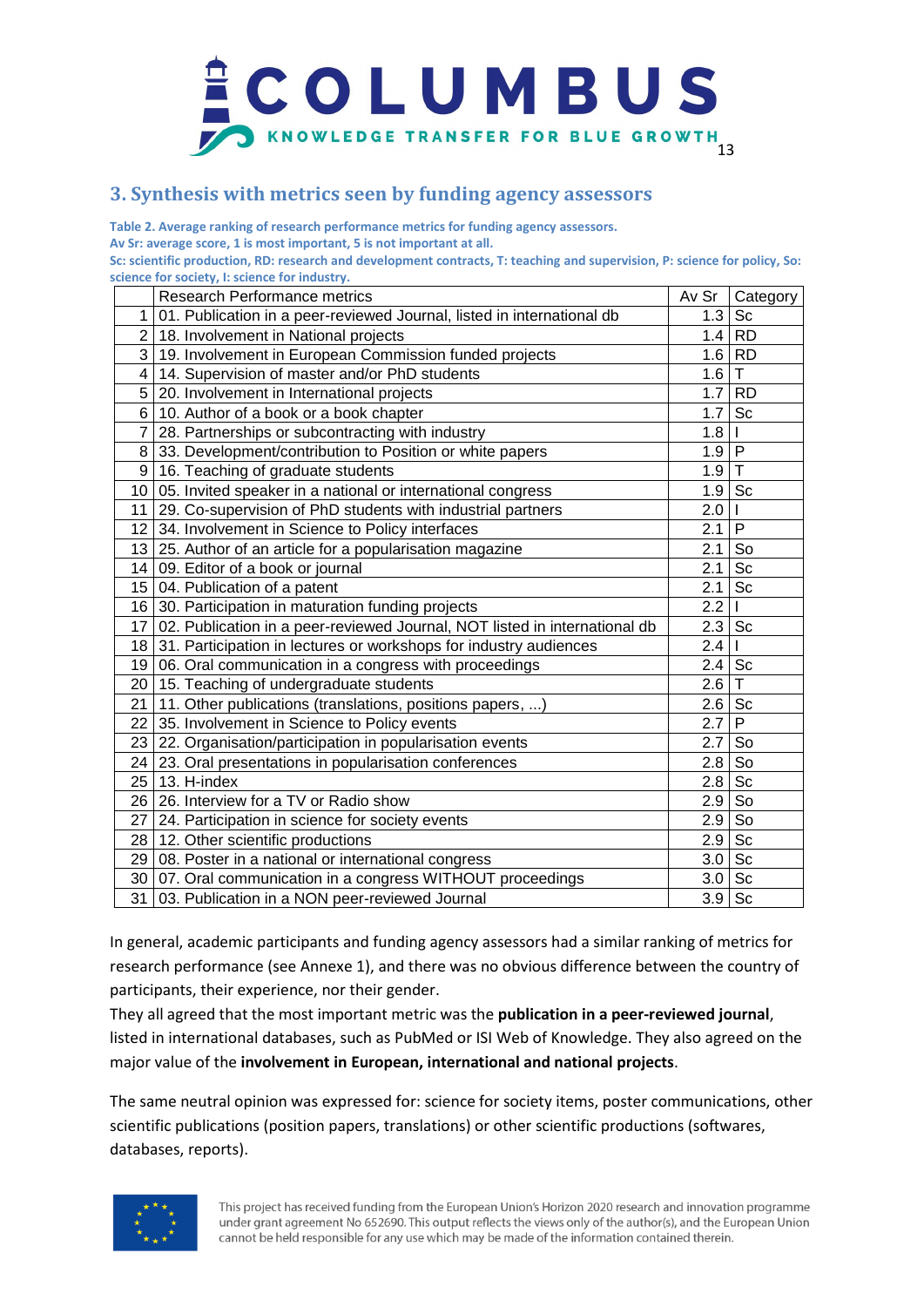

The opinions for a few items were not concordant between the two categories of participants:

- writing a book or book chapter and patent publication were both underestimated activities by academics (average rank 3) compared to assessors that ranked them higher than 2.

- teaching grad students and supervising PhD student had also a rank lower than 3 for academics and closer to 2 for funding agency assessors.

- interestingly, funding agency assessors considered rather important the publication in peerreviewed journal, not listed in international databases, when academics considered rather unimportant

- on the opposite, the **H-index** was also considered as an important criterion for 80% of the academic participants, when assessors had a neutral opinion about it.

The result for **Patent publication** showed that interviewees did see the importance of this scientific production, **whereas it is commonly highly valued by their organisations** and those who assess research academics did not agree on the importance of this scientific production.

## **4. Towards efficient metrics for research performance**

The participants were asked to express their opinion on current research performance metrics and to describe what would be their ideal metrics. Raw results are showed in Annexe 1. The most obvious trend was that researchers wish to have more criteria for assessing their work. They consider that the race for publication and bibliometric is over-estimated and is not sufficient to judge of a researcher's work.

Scientific fields are quite difficult to compare. Interviewees would like that assessment take into consideration the diversity of their activities, which, they agree, is time consuming, but it would be the only way for a fair evaluation.

## **5. Interviews**

Professionals were chosen and interviewed for their outstanding participation in Knowledge Transfer activities, according to the broader meaning embracing both definitions (see the definitions section). The following portraits are the synthesis of their interviews. First are displayed the portraits of two scientists performing KT in addition to research activities, then three portraits of former scientists that perform or were performing KT as a main activity.

## **Sam DUPONT, Researcher in the Department of Biological and Environmental Sciences at the University of Gothenburg.**

Sam Dupont has been highly involved in KT activities for eight years, in parallel to his research on ocean acidification. He became aware that very little data is available on the impact of ocean acidification on the African continent, where environmental changes will hit the hardest and strongly affect the local populations.

He thus decided to develop and contribute to a capacity building initiative by organizing three courses in South Africa (2015), Mozambique (2016) and Mauritius (2016). They had participants from

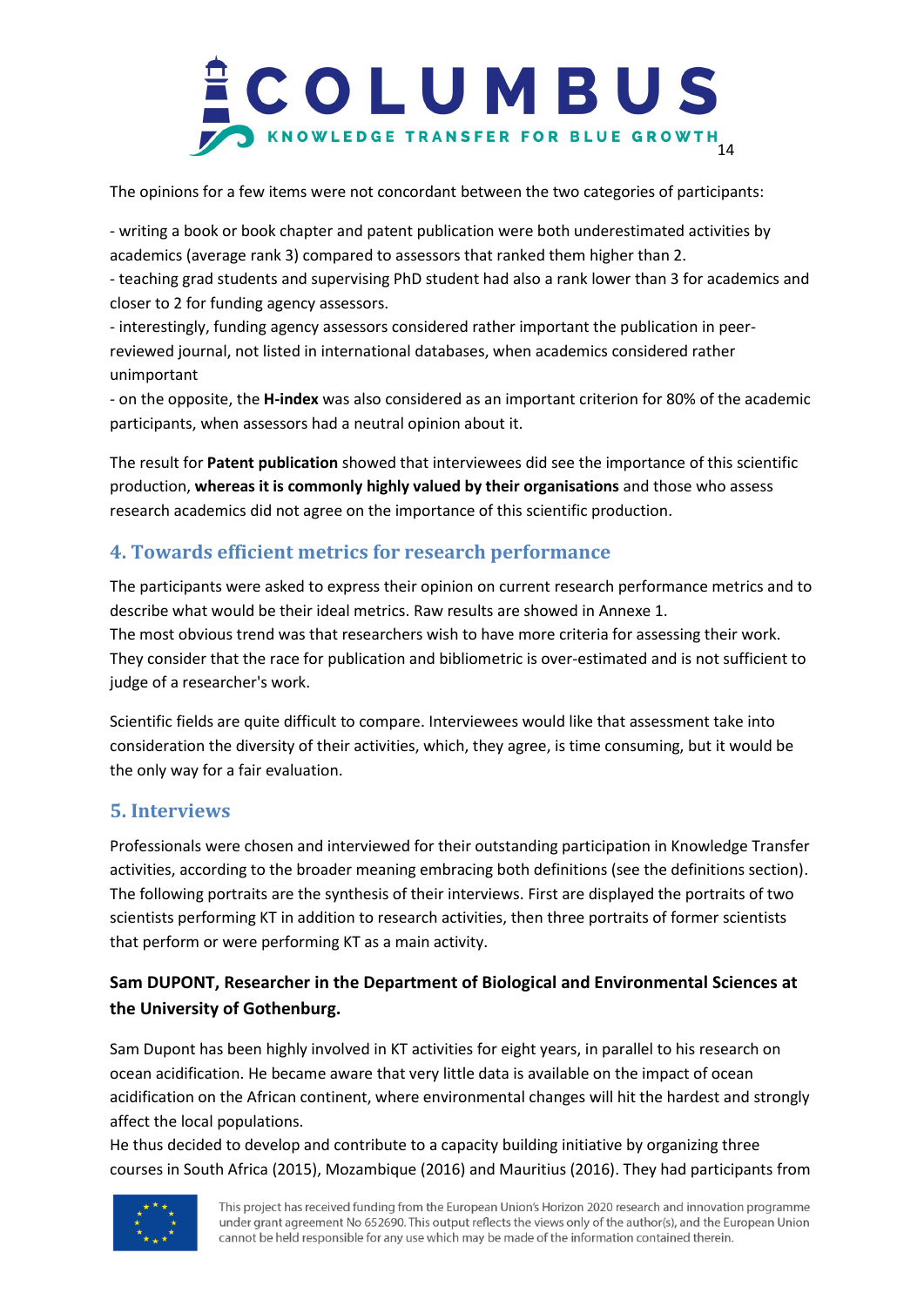# COLUMBUS KNOWLEDGE TRANSFER FOR BLUE GROWTH

20 African countries. The first workshop was aimed at a large audience: policy makers, researchers and professors. The goal was to raise awareness about ocean acidification in Africa. The other workshops were more technical, for an audience of young scientists, and focusing on biology (Mozambique) and monitoring (Mauritius). One workshop demonstrated that it was possible to build a laboratory from scratch for less than 10kUSD. He has also contributed to the development of school curriculum and educational tools (e.g. [http://i2sea.stanford.edu/\)](http://i2sea.stanford.edu/).

Impactful KT needs significant resources in time and money. Sam's involvement in these activities is very important, as he estimates that more than 25% of his time is dedicated to KT. This is possible since it does not interfere with his scientific production (e.g. enough publications per year). Most of the time Sam allocates to KT activities is spent in identifying key stakeholders, establishing direct contact and use the optimal message and communication strategies. He noticed that targeted KT is much more impactful that random dissemination. This requires upstream investigation on the societal needs and values. From a career perspective, he admits that on a CV, scientific production is the most important, but his high level of participation to KT activities allowed him to be identified as an internationally recognized communicator, which is a strong vector for new collaborations and more invitations to public events and conferences.

From a personal point of view, he considers his KT activities very rewarding. He appreciates the social and interpersonal side of this work, and finds it useful in a more tangible way than just performing pure research.

He thinks that being a communicator is not intuitive and researchers are often not trained to carry out KT activities, which leads to setting those aside. He has been attending communication training workshops and works with social science professionals who elaborate communication and education tools.

## **Philippe POTIN, Researcher in the Station Biologique de Roscoff at the French National Centre for Scientific Research (CNRS).**

Philippe Potin is the leader and scientific coordinator of IDEALG, a 18-partner long-term project that aims to develop algal biotechnologies. He is deeply involved in KT activities, which are the essence of one of the workpackages (WP) of the project. He designed this WP like a platform for collaborative projects where impactful KT is carried out in many ways, to various audiences.

He supported successful KT aimed at industrial stakeholders such as new enzymes production, metabolomic and genomic technologies as well as algae cultivation techniques. He is involved in popularization events for schools (students and teachers), local policy makers and professional associations. He participates in supervision of students and training of new support staff, which allows him to stay connected to pure research. He is also involved in competitiveness clusters and

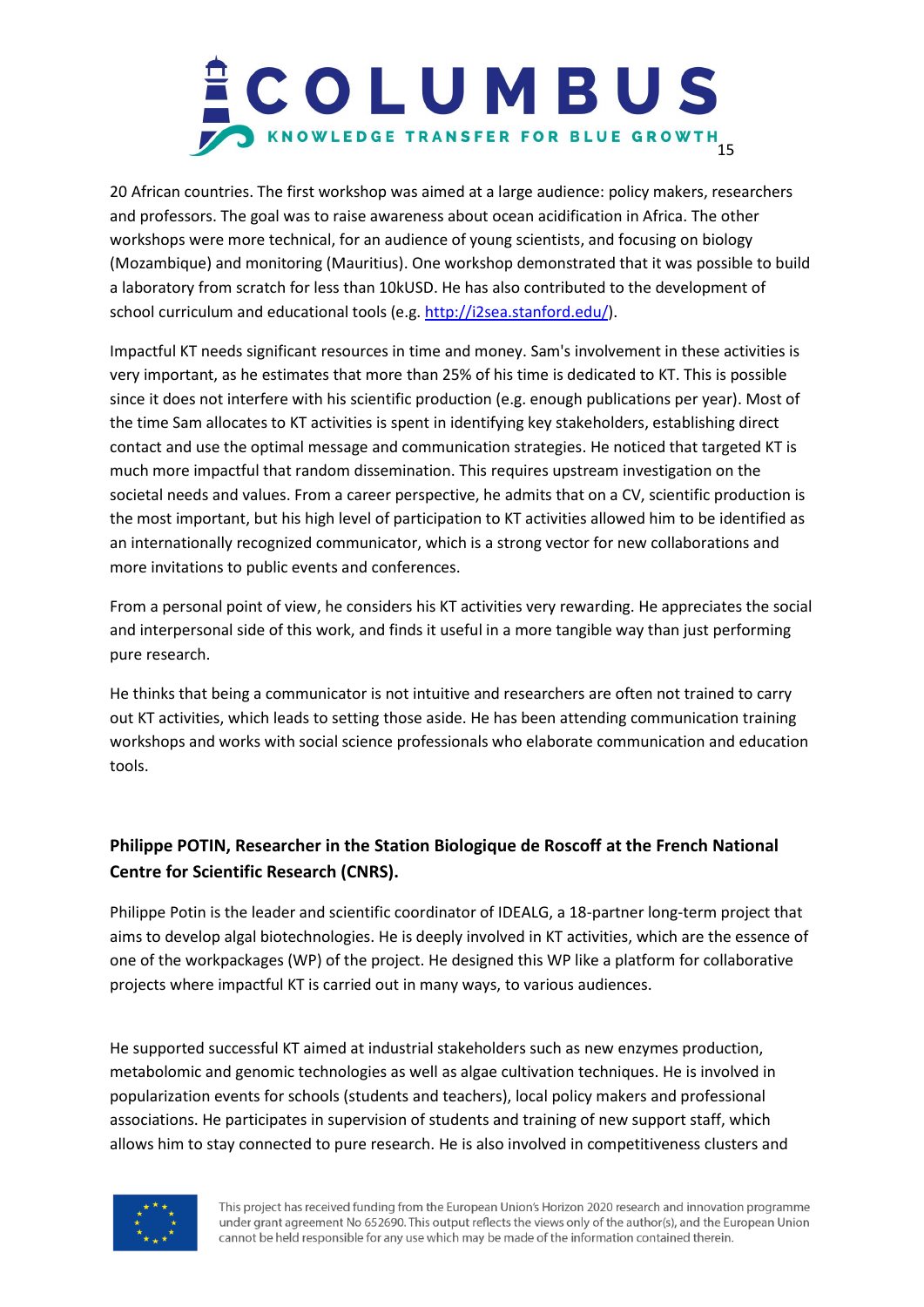

biotechnology networks that link research and industry. He also performs worldwide dissemination of the project.

These KT activities helped raising awareness of the place of seaweed in the local economy, on environmental issues and also promoted the creation of new academic-industry projects (e.g. ALGOLIFE), PhD thesis and two EU-H2020 funded projects: ALFF and GENIALG.

Philippe has been involved in KT activities since he started out in science and today it takes most of his time. However, he admits that he built his career on a strong basic research dynamic, knowing that KT is more considered like the "icing on the cake". Publishing enough and at high level still remains required to be well assessed in his institute.

From a personal point of view, he considers popularization as the most rewarding. He would like to participate to activities that would help creating jobs in local companies, promote scientific culture with artists and ecomuseums. He appreciates working in a research institution such as CNRS that is more focused on publishing quality science than patents.

He believes that KT activities have to be fed directly by science, and should be communicated by the researchers themselves, not communicators and consultants from transfer centers, who are too disconnected from upstream research and thus lack creativity.

He believes that citizens expect scientists to make them dream and they are happy with it. However, he regrets that policy makers and entrepreneurs misunderstand research thinking that public money has to create an artificial economy generating benefits rather that support research, education, creativity and culture which are the last resources that are not yet outsourced.

## **Damien Guiffant, manager of Oceanomics, a project coordinated by Colomban de Vargas, funded by the French program "Invest for the Futur".**

During his PhD, Damien did KT mostly in the form of Science for Society. He was organizing conferences for school students about anticancer research, and the use of sea Urchin and yeast as models in anticancer research. He also wanted to raise awareness on the distance in the value chain between basic research and pharmaceutical industry.

He also worked as the project manager of MG4U (Marine Genomics for Users), a FP7 project that aimed at transferring knowledge around a specific yet broad field: Marine Genomics. The goal was enhancing contact between researchers and three audiences: science, industry and policy makers. Some key effective KT of MG4U were:

- summer courses and workshops for students and researchers,

- factsheets for industry displayed in several symposia positioned in the industry fields, such as Biomarine convention in 2011 and 2012,

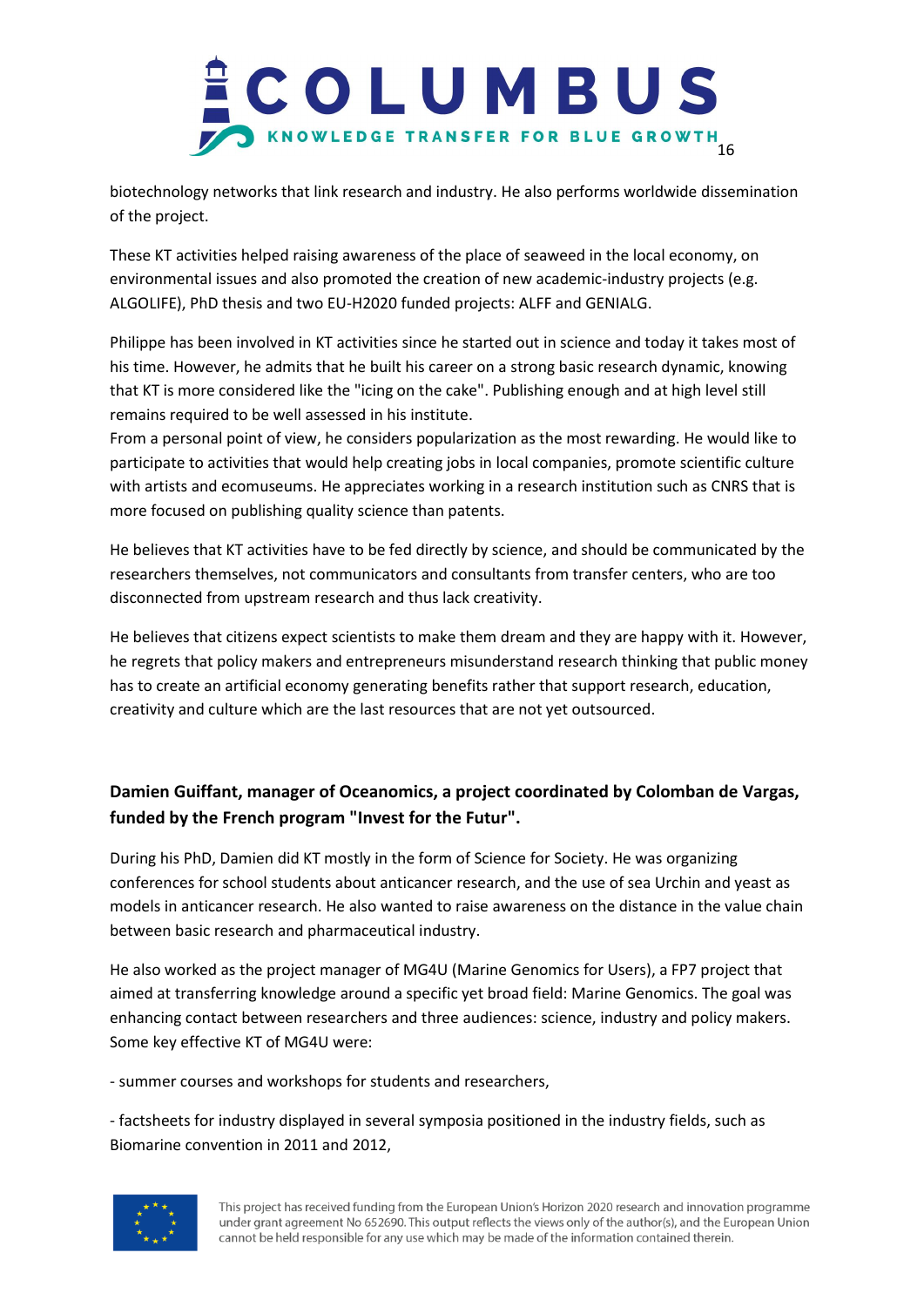

- a publication, a policy brief and a workshop aimed at policy makers to raise their awareness on marine genomics' applications,

## **Agnès Pouliquen, director of Systema Environnement, a company dedicated to Knoweldge Transfer between science, stakeholders and policy makers.**

Agnès is specialised in KT related to coastal and marine biodiversity. She regrets that decisions can be made without sufficient background scientific knowledge. This results from a difficulty in finding a shared communication channel between research, professionals of the maritime world and policy makers. Her work fits into this obvious need of translators of science: her role being to enhance links and create a continuous interaction between scientists and end-users.

The vision of KT at Systema Environnement is the capacity to synthesize and translate science into a targeted and practical message. It is creating a solid bond between the two communities and it requires:

- a deep understanding of the knowledge source and trust from the scientists, who are often not used to intermediary,

- an excellent knowledge of the target's needs and background,
- an extensive network in both communities.

She has a PhD in ecology, being thus a specialist in this field. She is also a generalist, able to analyse the needs of her various audiences and to adapt to their level of knowledge, making sure that the transferred knowledge has been well understood and impactful.

She insists that efficient KT cannot be done just as a side project, but needs a dedicated and trained person and is thus a fully-fledged job.

## **Pierre Colas, Head of the Technology Transfer (TT) office at the Station Biologique in Roscoff.**

Pierre is an INSERM researcher (INSERM is the French national Institute for health and medical research). Over the past 20 years, he has been performing research on target proteins and molecules with therapeutic interest and he has created a biotechnology company to add value and exploit his results. This knowledge of both basic research and industry allowed him to develop the TT office in Roscoff marine station. Part of his activities focus on the design of Blue Valley, a scientific park dedicated to marine biotechnologies in Roscoff. He is also involved in Blue Train, a multi partner (including 15 companies) training program for students and professionals, whose goal is to foster the development of marine biotechnology in Brittany.

Pierre's vision of KT is circulating the scientific knowledge to an audience than does not have necessarily access to it or the background for understanding it, by adapting the message, the channel and the aims. It can be targeted but also disseminated. For him it is quite different from what he

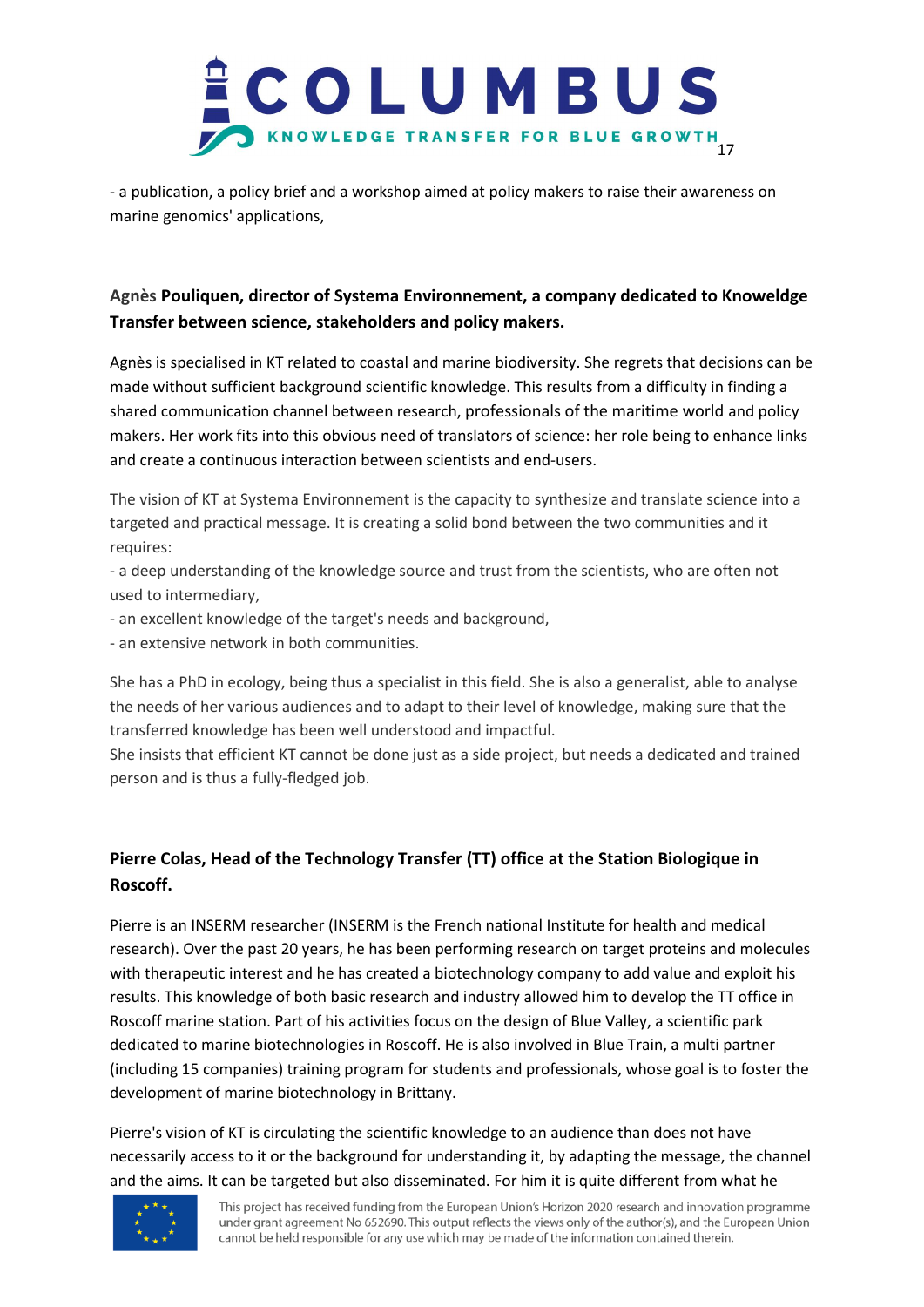## COLUMBUS S KNOWLEDGE TRANSFER FOR BLUE GROWTH

performs when doing TT. Most of the industrial stakeholders he interacts with are well aware of the science behind a patent. However, KT can contribute to TT in an indirect way, by preparing the background and raising awareness about new scientific methods in companies with little or no R&D activities, (e.g. traditional fields such as mussel or oyster-farming).

In the context of the EMBRIC H2020 project (http://www.embric.eu/), a study performed by the workpackage 5 led by Pierre, highlighted that the social and economic impact of TT originated from the Roscoff marine station is mostly local. He assumes it is probably linked to the geographical dependence to the marine environment and resources, and that such territoriality may not be observed in other sectors (e.g. pharma, where TT probably occurs on a more global scale). This territorial anchoring prompts Pierre to build a network and a broad knowledge of the regional industrial base and its needs, as well as relations with local policy makers.

He believes that researchers should be interested in KT and TT, and at least be aware of the opportunities offered by the French ecosystem that supports innovation and TT. He regrets that the evaluation of researchers focuses almost only on publications and does not take into account KT and TT activities.

## **Conclusions/ Reflections**

It is noticeable that nowadays researchers are more and more asked to justify their activities (even fundamental science) with regard to the added value that these activities contribute to society, i.e. Social and economic impact. Most research programs (and therefore funding opportunities) are now addressing societal challenges. Scientists are increasingly aware of the need and sought to communicate and transfer the outcomes and challenges of their research to the different actors in society (citizens, schools, policy makers, industrials…). As a matter of fact, many of them are pleased and see the benefit in doing so although it requires time and specific expertise or even training. At the present time, researchers are expected to publish in high ranked international journals, to teach, to supervise graduate students, to attract funding, to publish patents (and license these patents), to attend and organise international conferences or workshops, to contribute to position papers for policy makers and to develop popularization activities. All these diverse activities are essential, stimulating and most of the time rewarding. But at the end of the day, and this is clearly shown by the results of the analysis, what truly matters today to researchers' activity and career development is still the race for publishing in peer-reviewed journals combined with the ability to raise funds preferentially from international programs.

This situation results in constraints for the development of knowledge transfer activities in the scientific community which is not restricted to the marine science community. As seen in the results of this report (questionnaire and live interviews), knowledge transfer activities are not a real added value for a researcher's career. As long as this situation persists, KT activities will never be a priority both in research performing organisations and funding agencies and will remain a useful and rewarding activity but still undervalued and thus not of main concern for researchers. To make a long

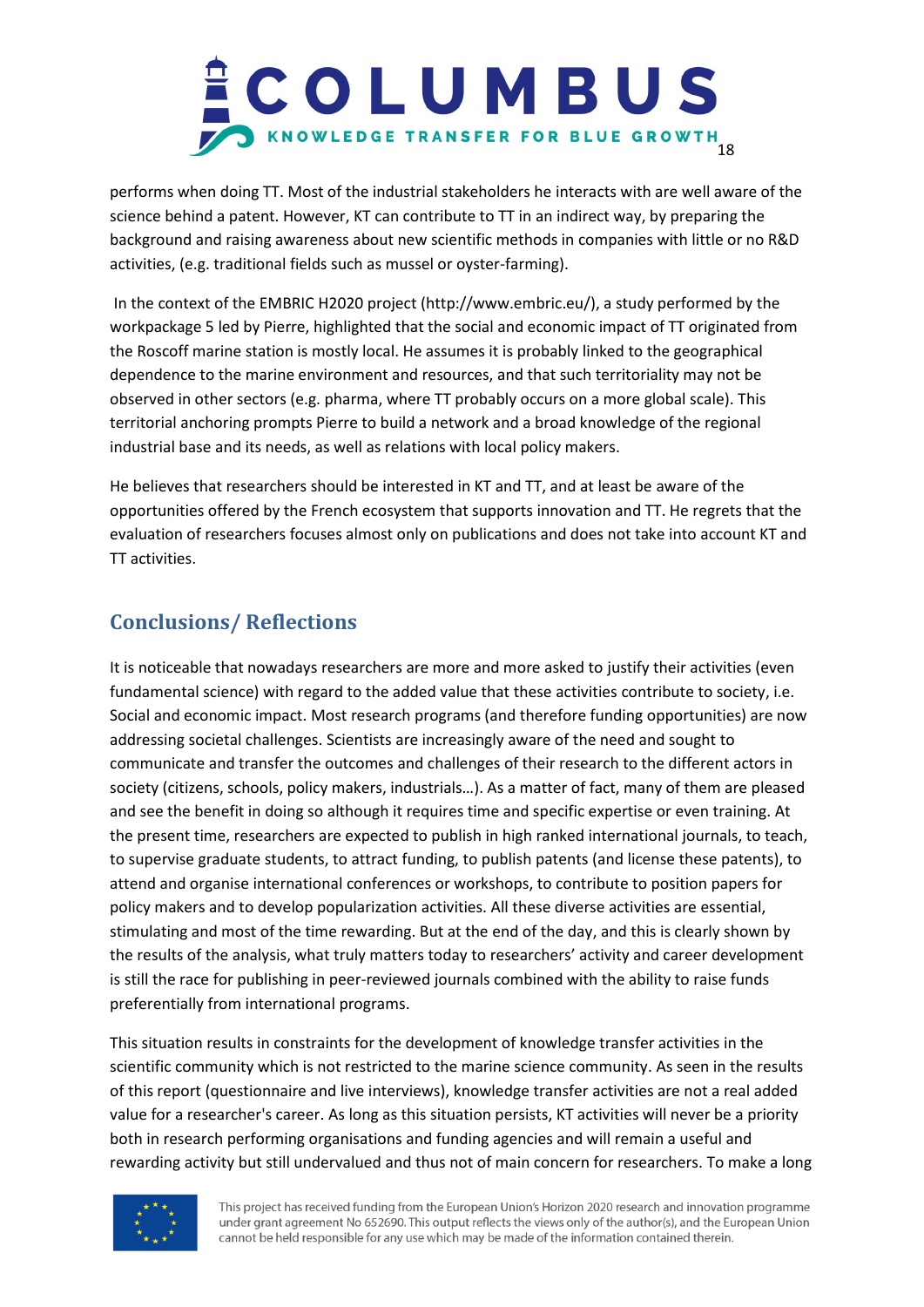

story short, KT activities are more "a cherry on the cake" than a top priority in a researcher track record.

There is currently a clear paradox between what is expected from researchers, (including an emphasis on KT activities) and the evaluation criteria that are applied for their professional assessment and their research project's appraisal.

One option to overcome this paradox would be to acknowledge Knowledge Transfer as a significant part of a research profiles, by re-examining research performance metrics. However, these metrics are grounded on a long and robust scientific academic culture and heritage and they will not evolve rapidly.

Another option would be to promote the development and implementation of new jobs (and careers), dedicated to knowledge transfer and popularisation of research activities and outcomes. Ideally this new kind of activity would have to be performed inside research performing organisations, as it has to be constantly fed by research and kept up to date. Within research institutions scientists would have to be informed of KT officers role, understand their work and trust them.

To be efficient, there is a clear need to be a specialist in a restricted scientific field, have a broad network and targeting an audience that has been deeply studied to be aware of its specific needs. Each target community being different, the type of KT is also different. The channels of KT for society - like popularisation and citizen science - are not the same than KT for industry, which is closer to Technology transfer and requires understanding of business needs.

More and more early career scientists are attracted by this new type of activities, they truly see the value of it and are strongly motivated (for instance by the importance to educate the general public and stakeholders on the environmental issues the ocean is facing). Provided that they get an appropriate training in outreach and communication tools and methodologies, and that the research community is prepared to welcome their work, these young scientists (or others) would perfectly fill the gap. Obviously, there is a need and an opportunity.

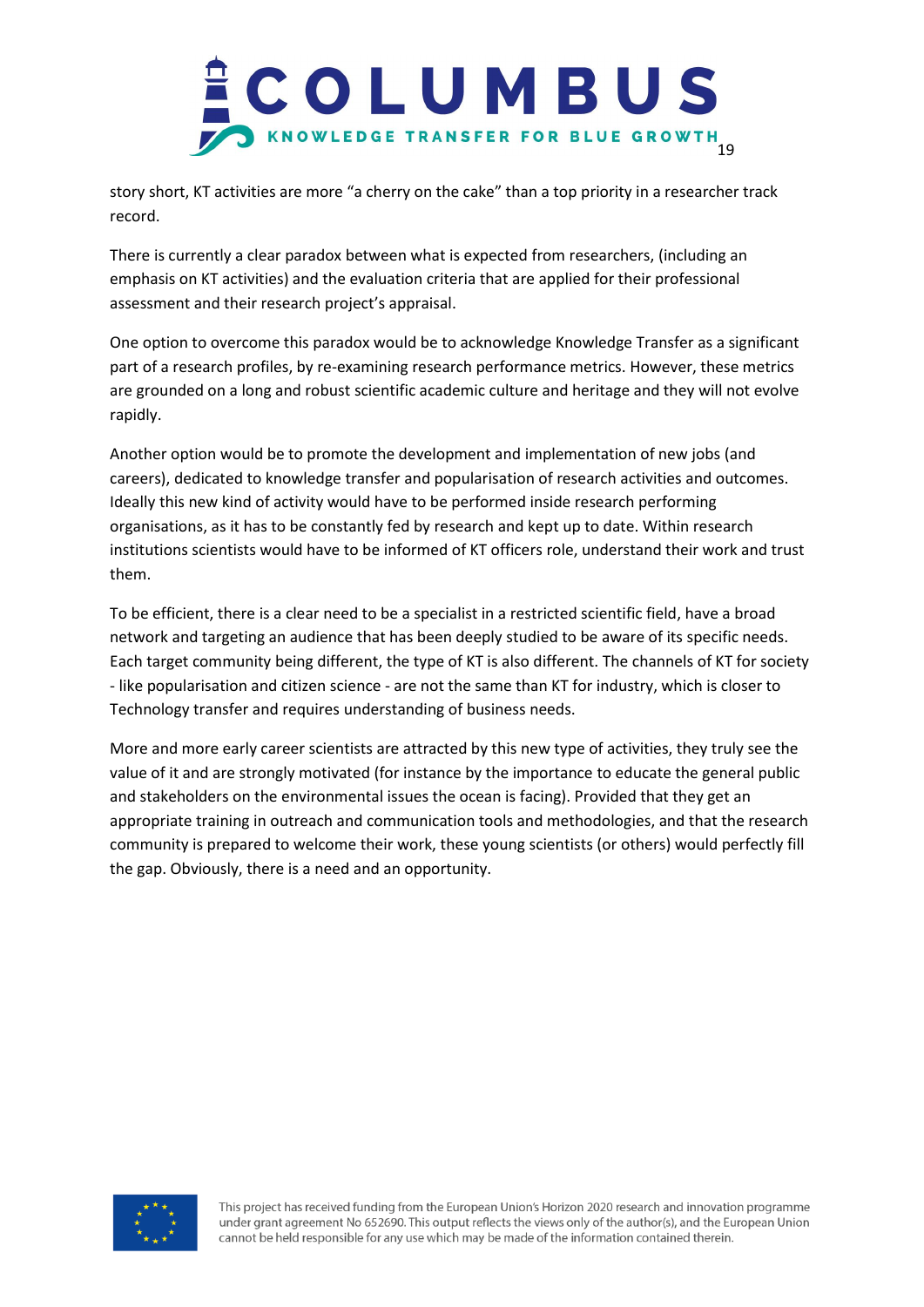# COLUMBUS KNOWLEDGE TRANSFER FOR BLUE GROWTH

## **ANNEXES**

## **Annexe 1. Comparative ranking of research performance metrics**

## **Average ranking of current metrics for research performance**



**Annexe 1.** Comparative ranking of research performance metrics from the point of view of academics (blue bars) and funders (violet bars). The items have been sorted from the best rated to the least rated.

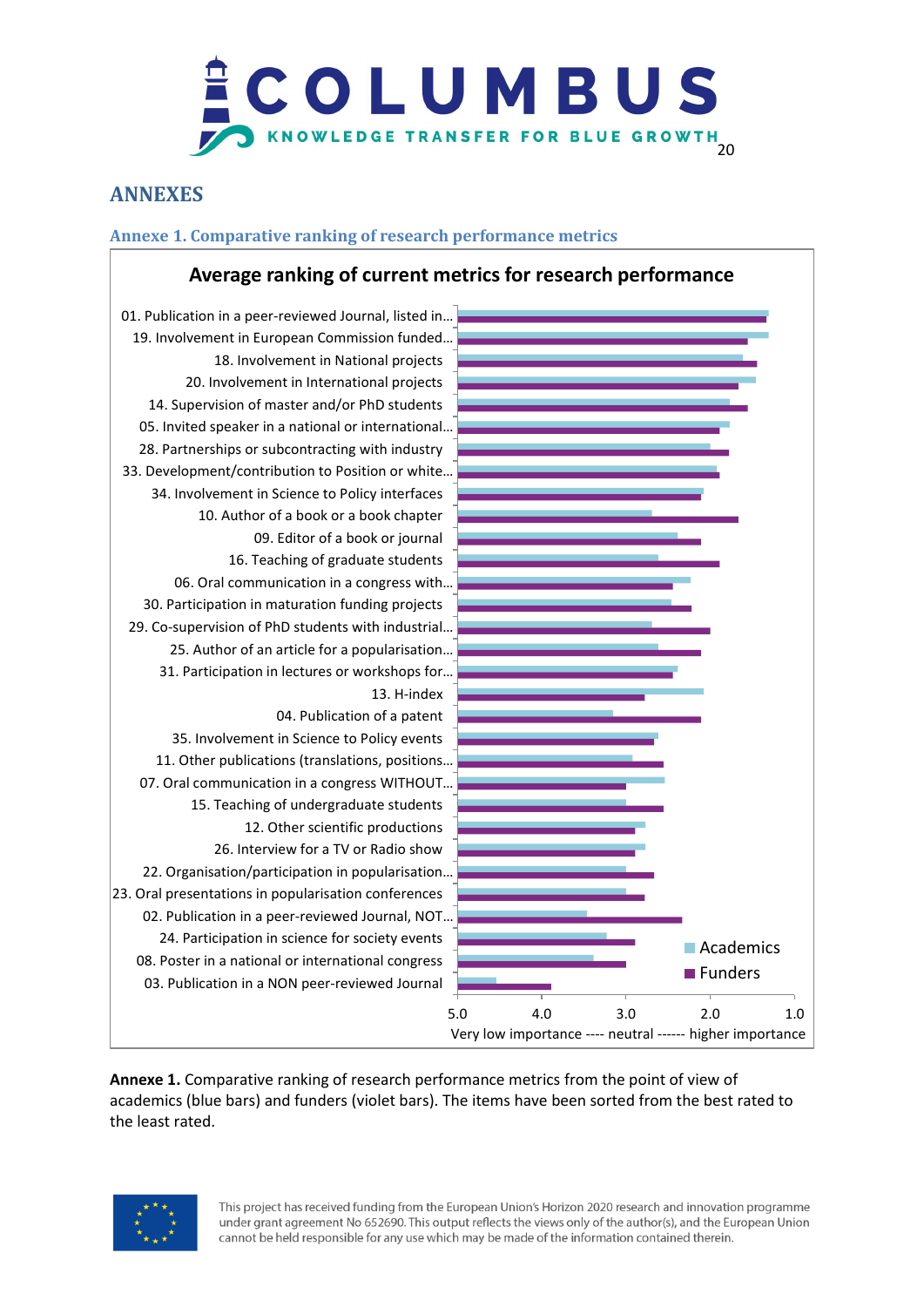

## **Annexe 2. Comments on performance metrics**

The following are comments of participants about research performance metrics:

#### **Academic 1**

More quality, less quantity, i.e., less competition for publication, research money and new scientific bureaucracy.

## **Academic 2**

The importance of impact factors and H factors for assessing CVs is still too strong. It happens too often that scientists just know that a person published in a particular journal, but don't even know, what the finding was.

## **Academic 3**

There is no ideal metric that can express research performance. Clearly Knowledge Transfer to outside the research community is not very well integrated in any metric yet. Currently the metrics are dominated by number of publications and impact factors and one tries to fit the system as good as possible.

#### **Academic 4**

I feel the informative value of H-index and related indices is largely overestimated, as numbers of citations vary considerably among research areas. A much more balanced and fair system could be a combination of such indices with direct peer review. For example, the German National Science Foundation asks applicants to indicate those five publications that they themselves consider as their best. These may then be evaluated by peer reviewers. Admittedly, this is a more time consuming evaluation process than simple statistics on indices, but why should the evaluation of a complex matter such as science be simple?

## **Academic 5**

On a personal level and for promotion within the organisation, scientific achievement is the most important. However, within the current climate its all about how much money you bring in. We are increasingly encouraged to get involved in knowledge transfer and innovation, but these are often difficult metrics to evaluate and therefore reward within the current promotion schemes.

## **Academic 6**

My research institution relies mostly on bibliometric indicators to evaluate the performance of its scientific staff. It is, of course, the easiest way to "rank" people and attribute promotions. However, it is way too restrictive, especially since the same organisation (like any other research institution) expects its researchers to do much more than only research (i.e. produce intellectual property and protect it, find industrial partners, build multi-centric research projects and get them financed, contribute to teaching programs, popularize their scientific activities, etc.). In my experience, these other activities are largely outweighed by the bibliometric criteria.

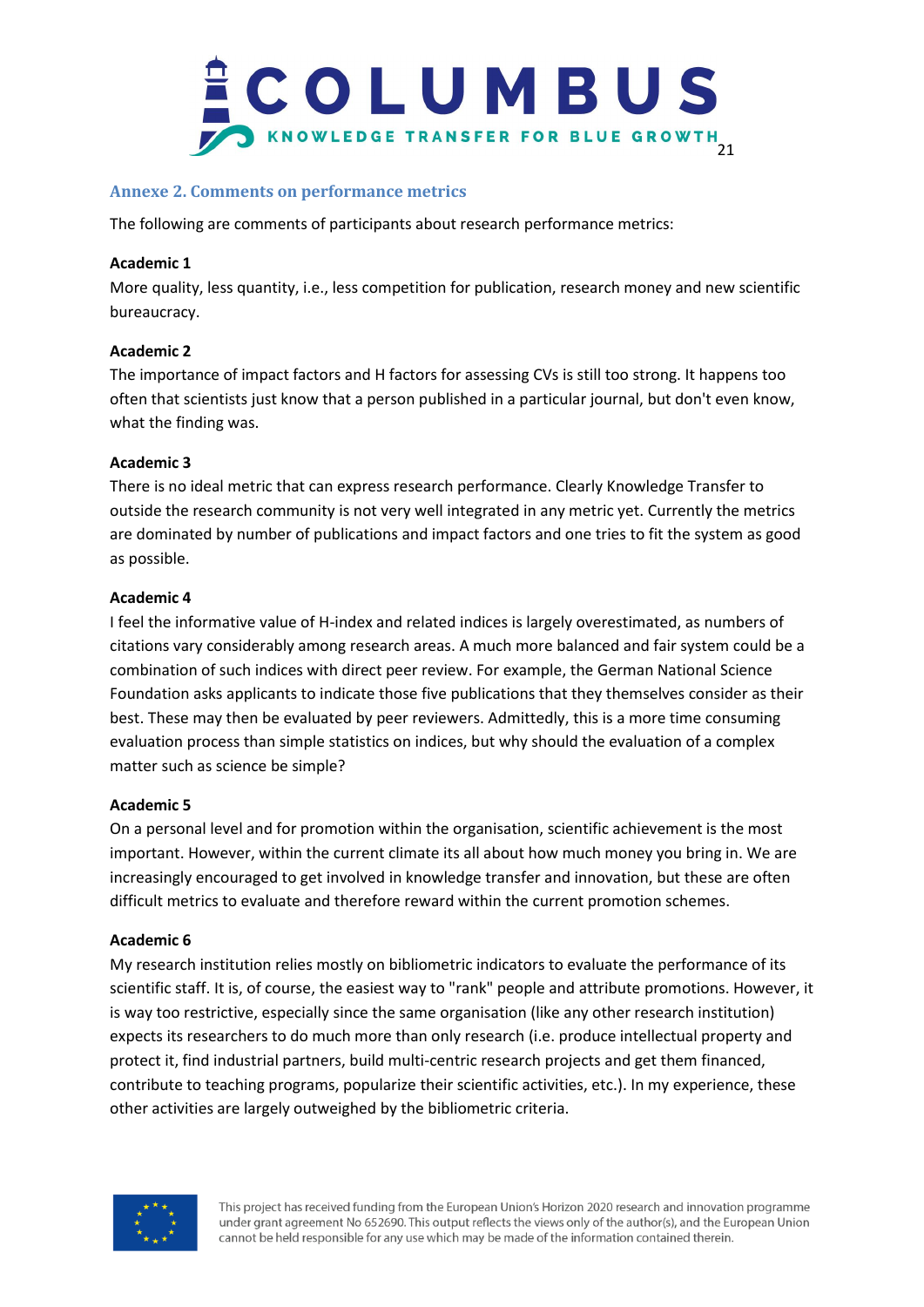## COLUMBUS KNOWLEDGE TRANSFER FOR BLUE GROWTH

#### **Academic 7**

One of the weaknesses of research metrics is that they use to make more emphasis on performance rather than on impact, and there should be more balance on this.

For example, the most important thing of patenting is that someone uses the innovation protected by the patent and that this yields some benefits to the society. Performance metrics, normally consider patent applications and patent granting but not licensing or returns on licensing. Of course, only if we have a good measurement of performance; we will get an idea of how diligently a system is using research and innovation resources; but is diligence the only thing that should be required? Measuring efficiency, through indicators that look more deeply into impact would be a good step forward.

Another example, in this case more focused on KT metrics: in many areas it has been strongly fostered the start-up of new companies as an effective vehicle for knowledge transfer. Most of the statistics refer to the number of companies set up, but is number of companies the most important indicator? What about survival rates, turn-over, employment, etc.?

Different impact contexts (science, policy, industry, society) would need different sets of indicators and metrics. And the system should recognize them all for career development.

#### **Academic 8**

I am allowed to spend time communicating with stakeholders because I am publishing enough and attract enough funds. It is not valuated and often seen as a "waste of time". There is also a lack of training for these activities.

#### **Funder 1**

Science must seriously push back against the desire to define simple ways of robust research assessment - they do not exist. The only way to assess research is to deal with the SCIENTIFIC CONTENT of the research output. This requires expertise, time, and effort, but the resulting assessment is vastly superior to any metrics-based assessment."

#### **Funder 2**

My organisation evaluates and funds projects, not individual researchers on their CVs; their activities in coordination, collaboration with industry and management of students are important but not major.

## **Annexe 3. Suggested activities for measuring research performance**

#### **Teaching/supervision**

Involvement in designing the curricula for students (different levels) Supervision of postdocs Continuous professional development Hosting international scientists Supervision of research staff including post-docs/technicians/engineers